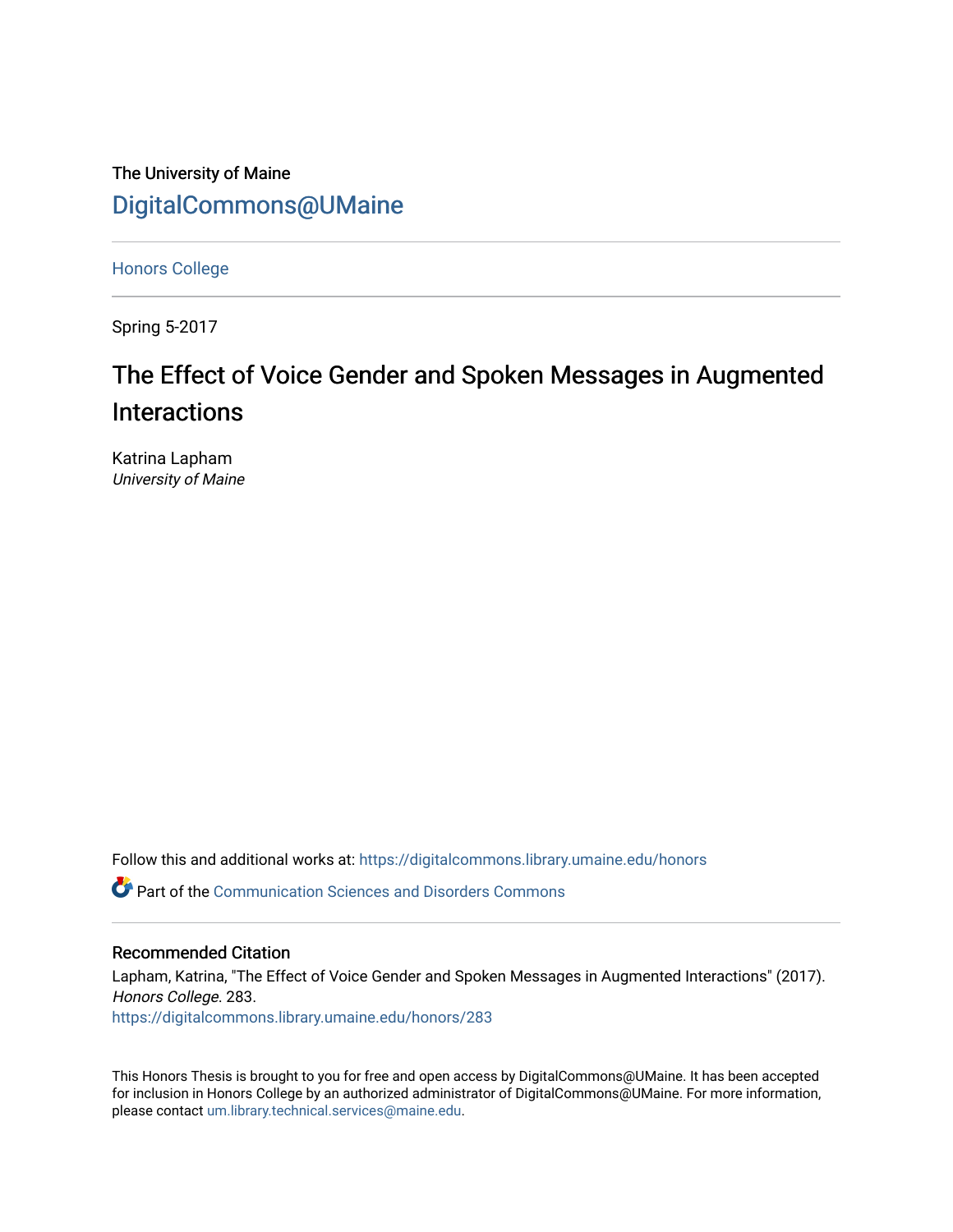## THE EFFECT OF VOICE GENDER AND SPOKEN MESSAGES IN AUGMENTED

## INTERACTIONS

by

Katrina R. Lapham

A Thesis Submitted in Partial Fulfillment Of the Requirements for a Degree with Honors Communication Sciences and Disorders

The Honors College

University of Maine

May 2017

Advisory Committee: Jennifer Seale, PhD, CCC-SLP Amy Booth, MA, CCC-A Elizabeth DePoy, PhD Christopher Grindrod, PhD Joshua Roiland, PhD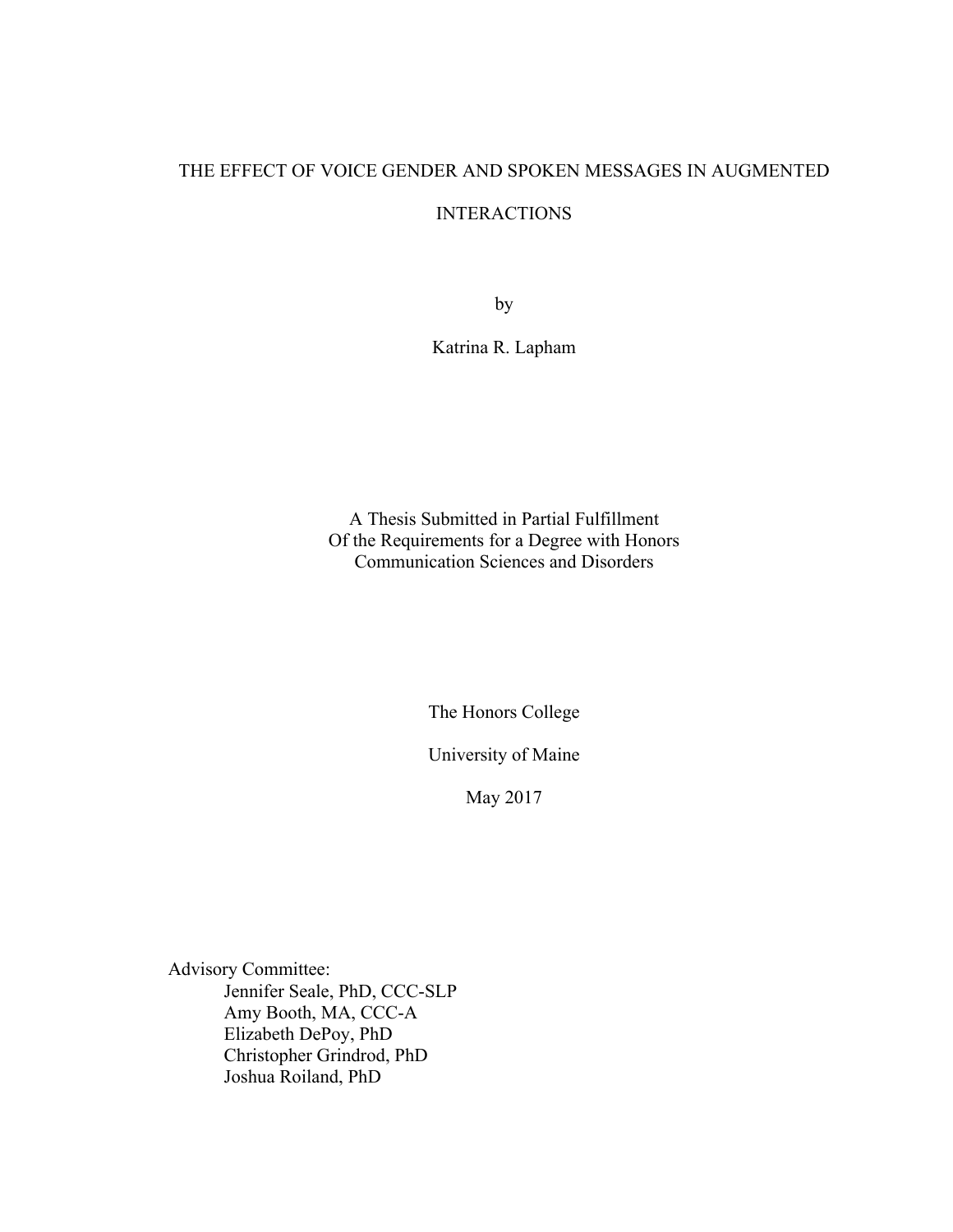#### Abstract

A speech-generating device is often implemented to aid communication for those with limited ability to produce mouth speech. Although these devices have come a long way since their initial development, there are still pervasive problems regarding augmentative and alternative (AAC) technology. These problems include communication rate, intelligibility of the synthesized voice, and the effectiveness of the synthesized speech to transfer information for a variety of interactions. Additionally, the device is responsible for portraying unique information about the augmented speaker, including their competence, individuality and identity. This investigation sought to contribute to efforts aimed at understanding the impact of computer-generated voice output in routine social interactions. Using an iPad and an AAC mobile application, the primary investigator approached 6 novel communication partners and engaged in an interaction under 3 conditions. These conditions included female speech output, male speech output, and a speech-off function. Findings suggest limited differences between gendered speech output and suggest that the speech-off condition is more efficient for information seeking interactions. More research is needed on synthesized voices to address these issues and determine future directions for AAC technology.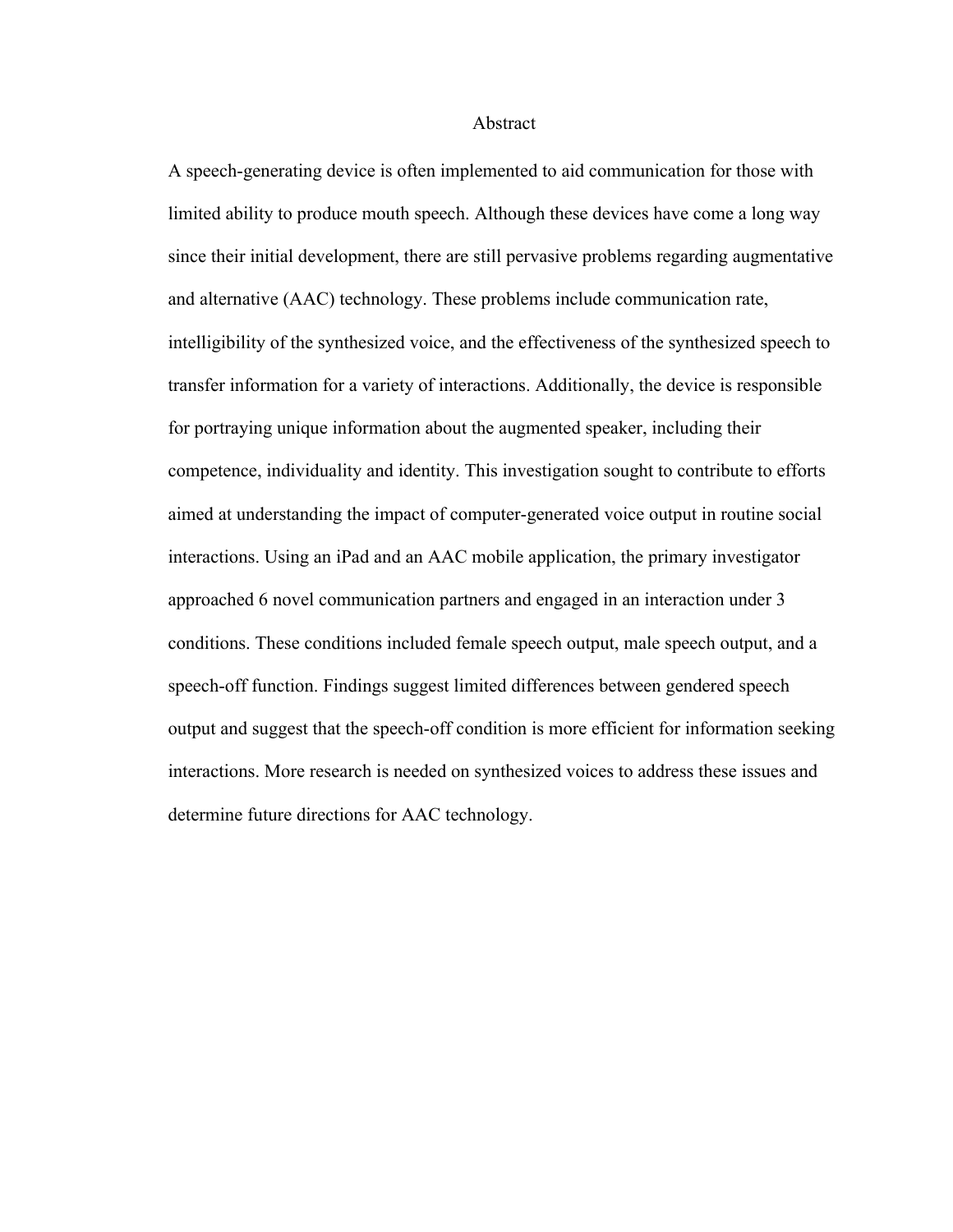## Acknowledgments

First, I would like to thank my advisor Dr. Jennifer Seale for going above and beyond the average advisor—meeting with me every week, responding to my seemingly endless and hourly emails, and continuing to offer the best advice. I definitely would not have made it through this process without her guidance and support, and I could not imagine a more exceptional advisor.

I would additionally like to thank my committee: Professor Amy Booth, Dr. Elizabeth DePoy, Dr. Christopher Grindrod and Dr. Joshua Roiland, for their thoughtful questions and encouragement throughout this project.

Lastly, I sincerely thank my friends and family who have always pushed me to do my best. I'm so grateful to have friends who listened to my nearly continuous complaints, while also being so involved in this thesis that they could almost present it themselves. Thank you for always allowing me to give you a very detailed play-by-play of my life.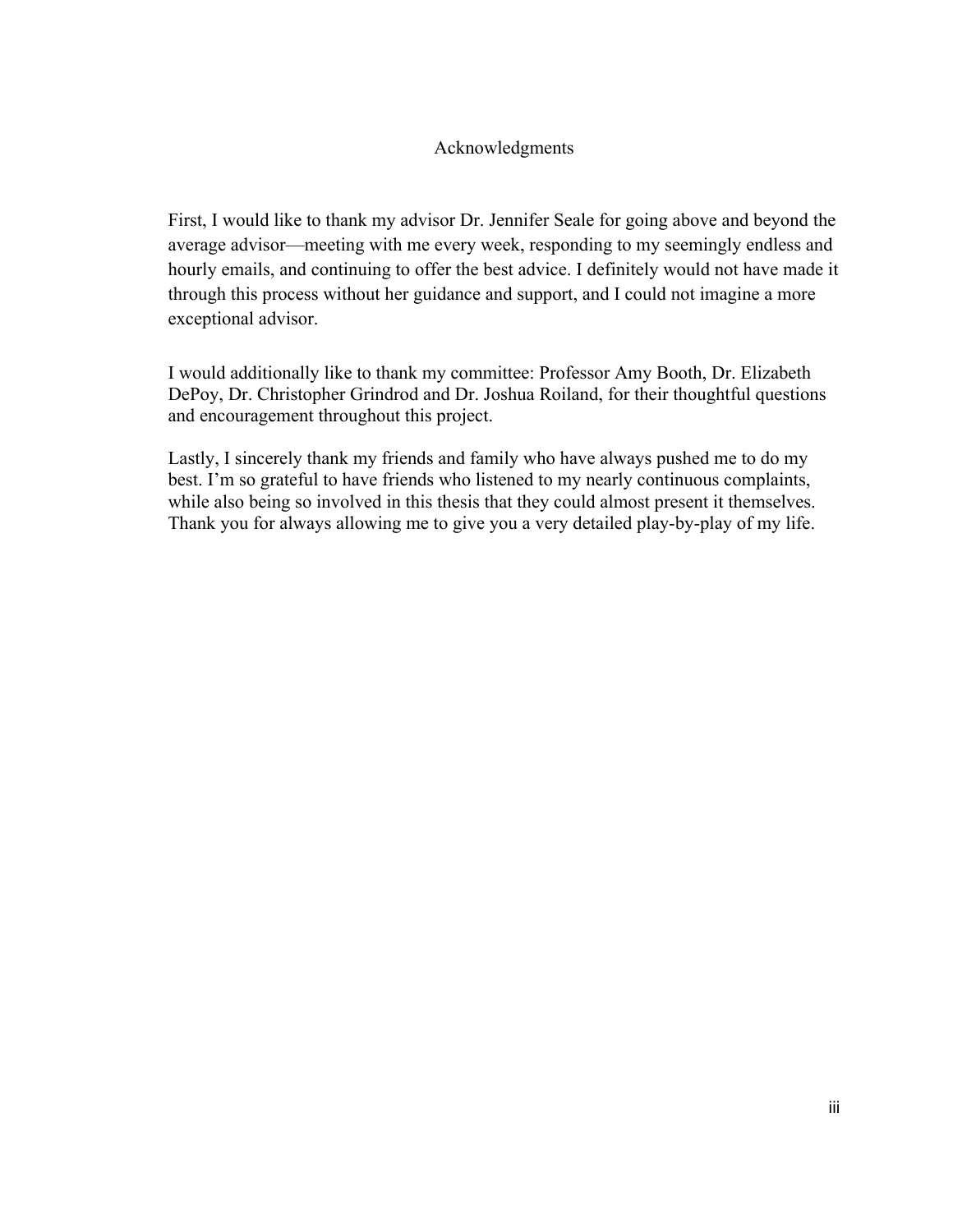## **Table of Contents**

| <b>Introduction</b>                        | $\mathbf{1}$ |
|--------------------------------------------|--------------|
| Intelligibility                            | 6            |
| Identity & Voice                           | 9            |
| Summary                                    | 10           |
| <b>Methods</b>                             | 12           |
| Participants                               | 12           |
| Materials                                  | 13           |
| Procedure                                  | 14           |
| Data Analysis                              | 16           |
| Reliability                                | 17           |
| <b>Results</b>                             | 18           |
| <b>Discussion</b>                          | 23           |
| Limitations and Future Directions          | 26           |
| Conclusion                                 | 28           |
| <b>References</b>                          | 30           |
| <b>Appendix A: Sample Script Narrative</b> | 33           |
| <b>Appendix B: Survey Questions</b>        | 35           |
| <b>Appendix C: Contact Information</b>     | 36           |
| <b>Appendix D: IRB Approval Letter</b>     | 37           |
| <b>Author's Biography</b>                  | 38           |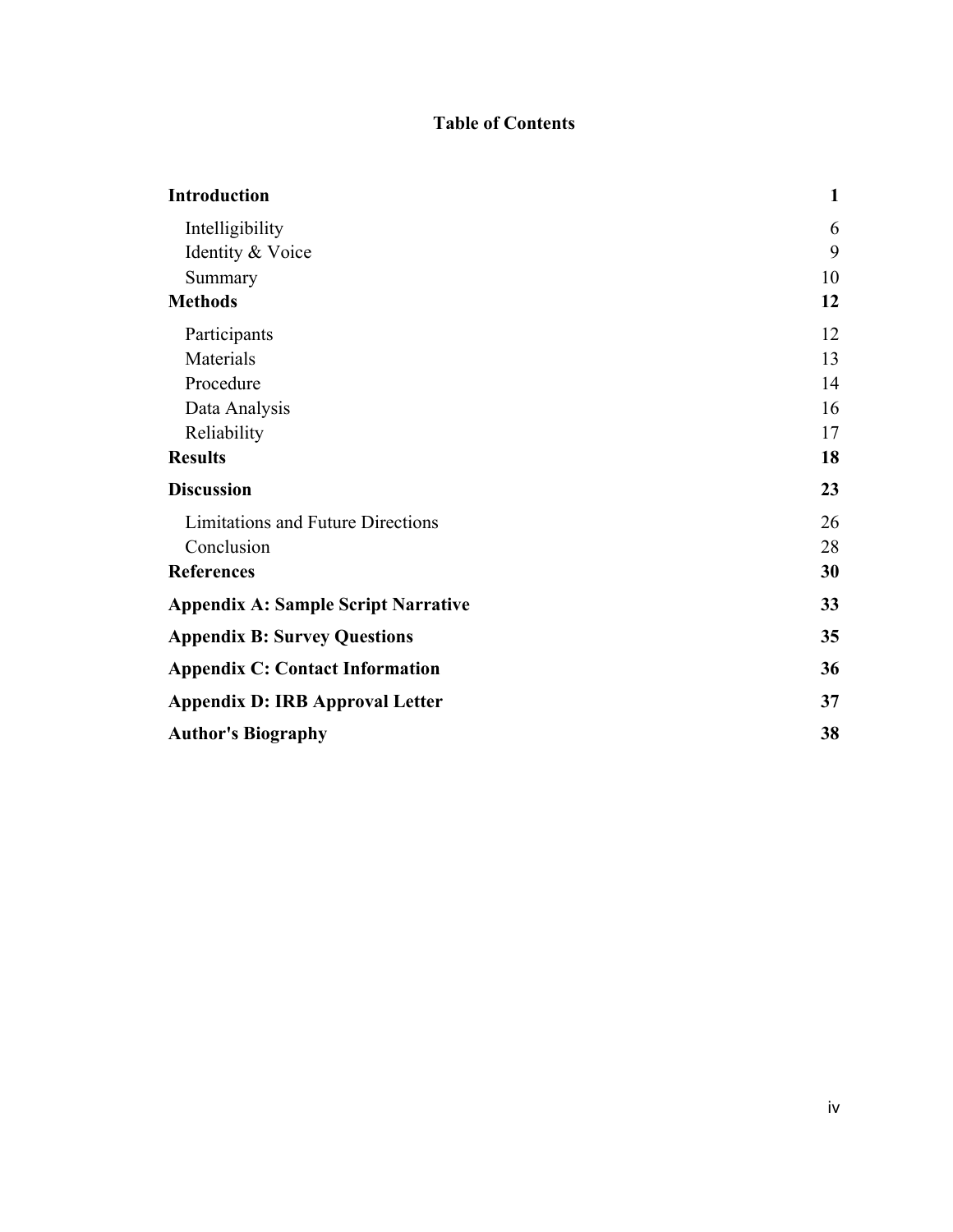# **List of Tables and Figures**

| Figure 1. Changes in interaction times across conditions (in seconds). |    |
|------------------------------------------------------------------------|----|
| Table 1. Frequency of augmented speaker contributions.                 | 20 |
| Table 2. Survey response data.                                         |    |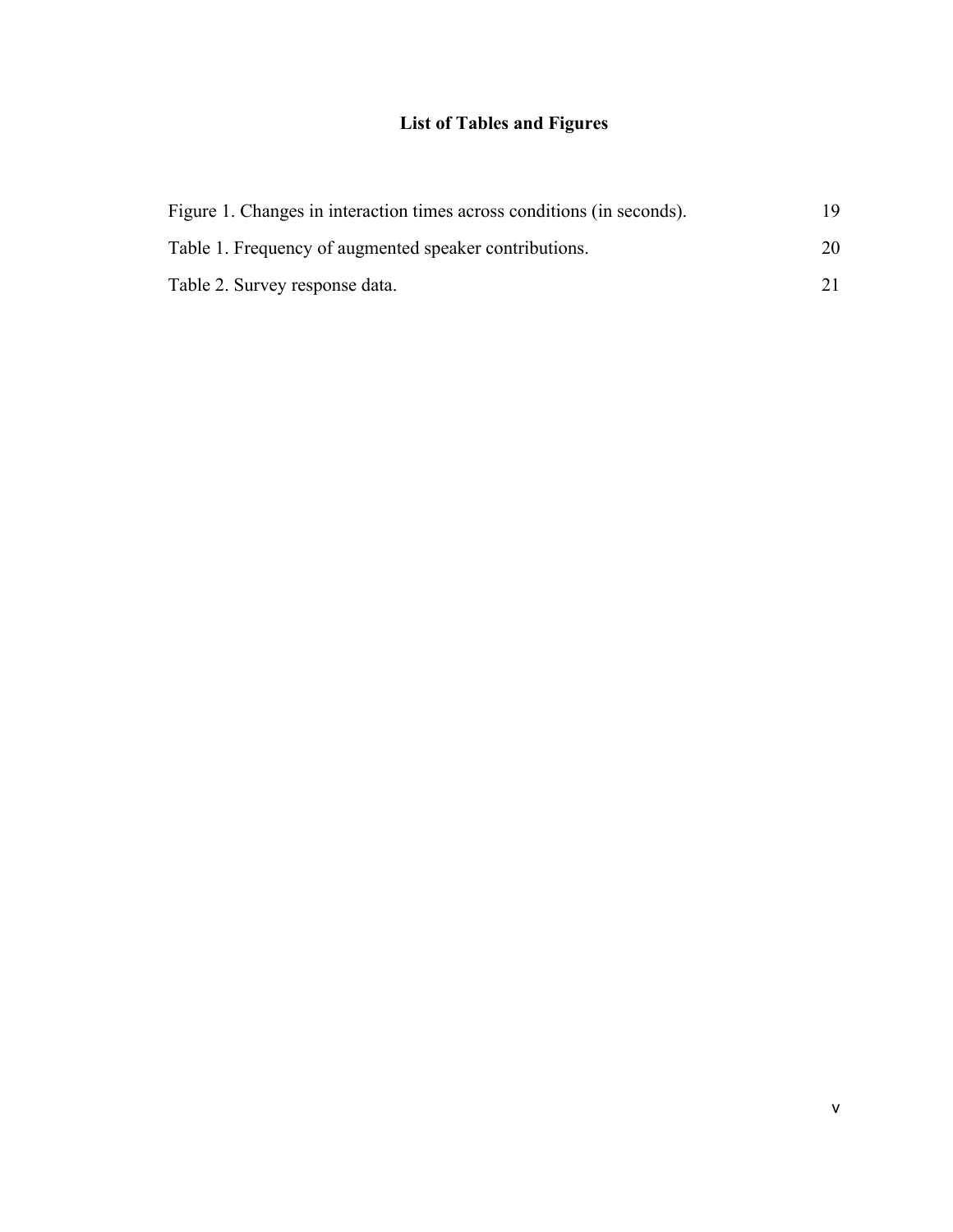#### **Introduction**

Over 4 million Americans have complex communication needs and can benefit from the use of an alternative method, or modality for communication (Beukelman & Mirenda, 2013). Communication impairments can co-occur with congenital, developmental, intellectual, acquired and/or degenerative disabilities (Beukelman & Mirenda, 2013; Higginbotham, 2010). Augmentative and alternative communication (AAC) is a specialized area of practice in speech language pathology that aims to support effective communication for individuals with communication impairments. AAC methods range from supplemental strategies (e.g., letter boards, picture symbols) to high technology, sophisticated devices that are intended to serve as a replacement for mouth speech (ASHA, 2005; Beukelman & Mirenda, 2013).

For some augmented speakers, AAC solutions may consist of low-technology options such as picture communication boards or lip-reading (Beukelman & Mirenda, 2013). These low-technology options may be used as a primary mode of communication for those who are unable, or prefer not, to operate high-technology devices. At a minimum, low technology systems are commonly used as a back-up plan in the event of technological failure (Beukelman & Mirenda, 2013; Rackensperger, 2005; Robillard, 1994; Robillard, 1996; Williams, Krezman & McNaughton, 2008). The current investigation focused on use of high technology AAC in a routine social interaction.

Technological advancements have produced communication aids that are increasingly more customizable in terms of voice selection, speech generating features, and vocabulary (Williams, Krezman & McNaughton, 2008). Additionally, mobile applications that facilitate communication as an alternative to specialized devices have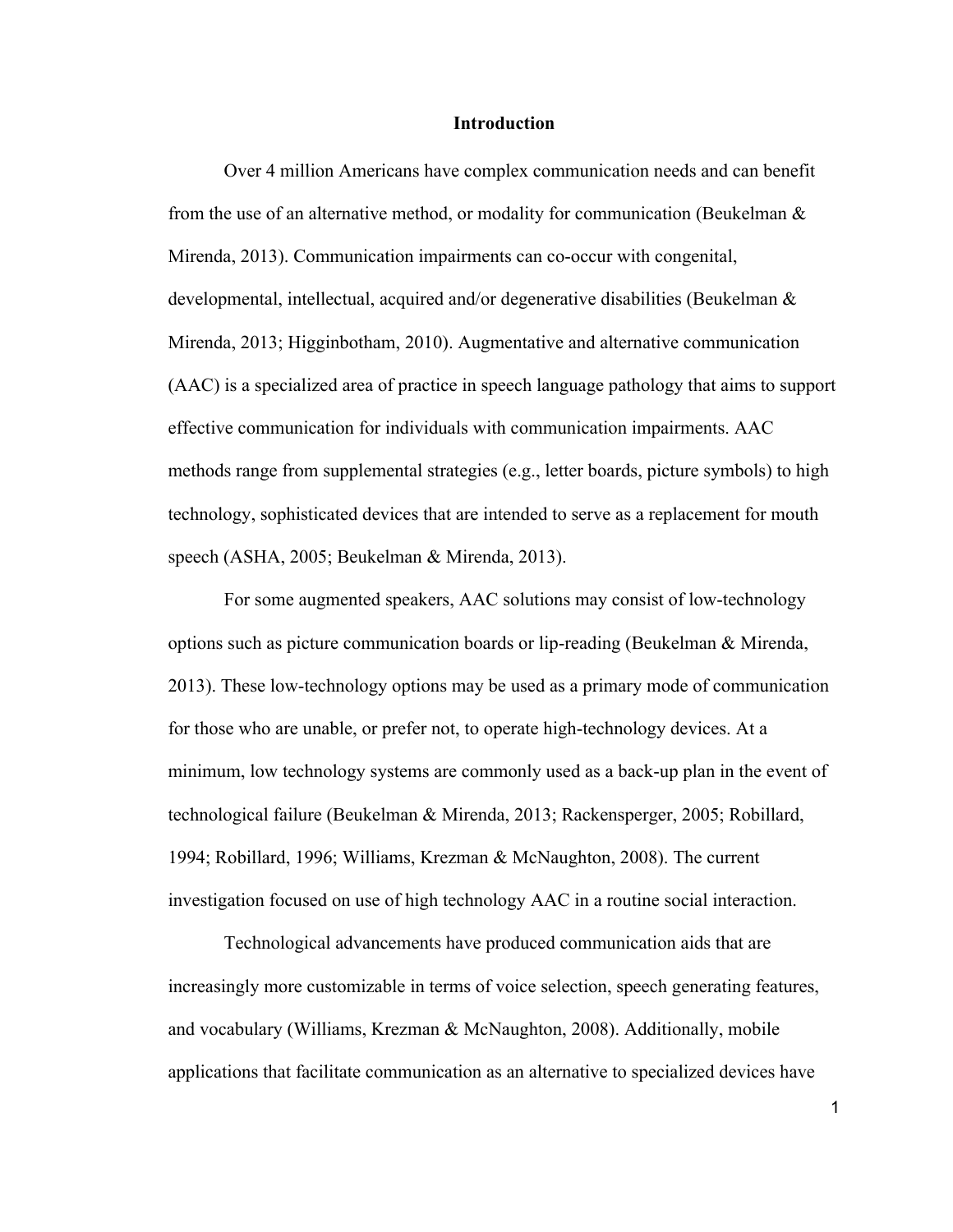become more available. Commercially available, mainstream mobile technology is often smaller and less expensive than specialized AAC devices (McNaughton & Light, 2013; Williams, Krezman & McNaughton, 2008). Communication apps are becoming increasingly available for use on iPads and smartphones, making widely used, multipurpose devices viable options for AAC solutions. Researchers have shown that access to AAC through these mainstream devices has decreased stigma associated with AAC and increased adoption rates with augmented speakers (McNaughton & Light, 2013).

In conjunction with technological advancements, the field of AAC has made great strides since its inception (Higginbotham, 2007; Higginbotham, 2010; Williams, Krezman & McNaughton, 2008). Many improvements have led to smaller devices with more features. In addition to decreased size, the technology itself has become more efficient for communication. For example, increased storage on the device allows more messages to be saved and prevents common messages from being repeatedly retyped. Finally, speech intelligibility has improved and become less robotic, and multiple input methods have been developed to meet the needs of individuals with varying degrees of physical impairment (i.e., eye gaze technology) (Higginbotham, 2010; Williams, Krezman & McNaughton, 2008).

Yet, problems surrounding AAC technology continue to persist. Specifically, its availability, and usability in the AAC community (Higginbotham, 2010; Williams, Krezman & McNaughton, 2008). Problems commonly discussed are related to the message presentation affordances offered by AAC devices. Individuals who use AAC have suggested that communication rate, intelligibility, and lack of personalization of synthesized voices are problematic when interacting in face-to-face contexts (Beukelman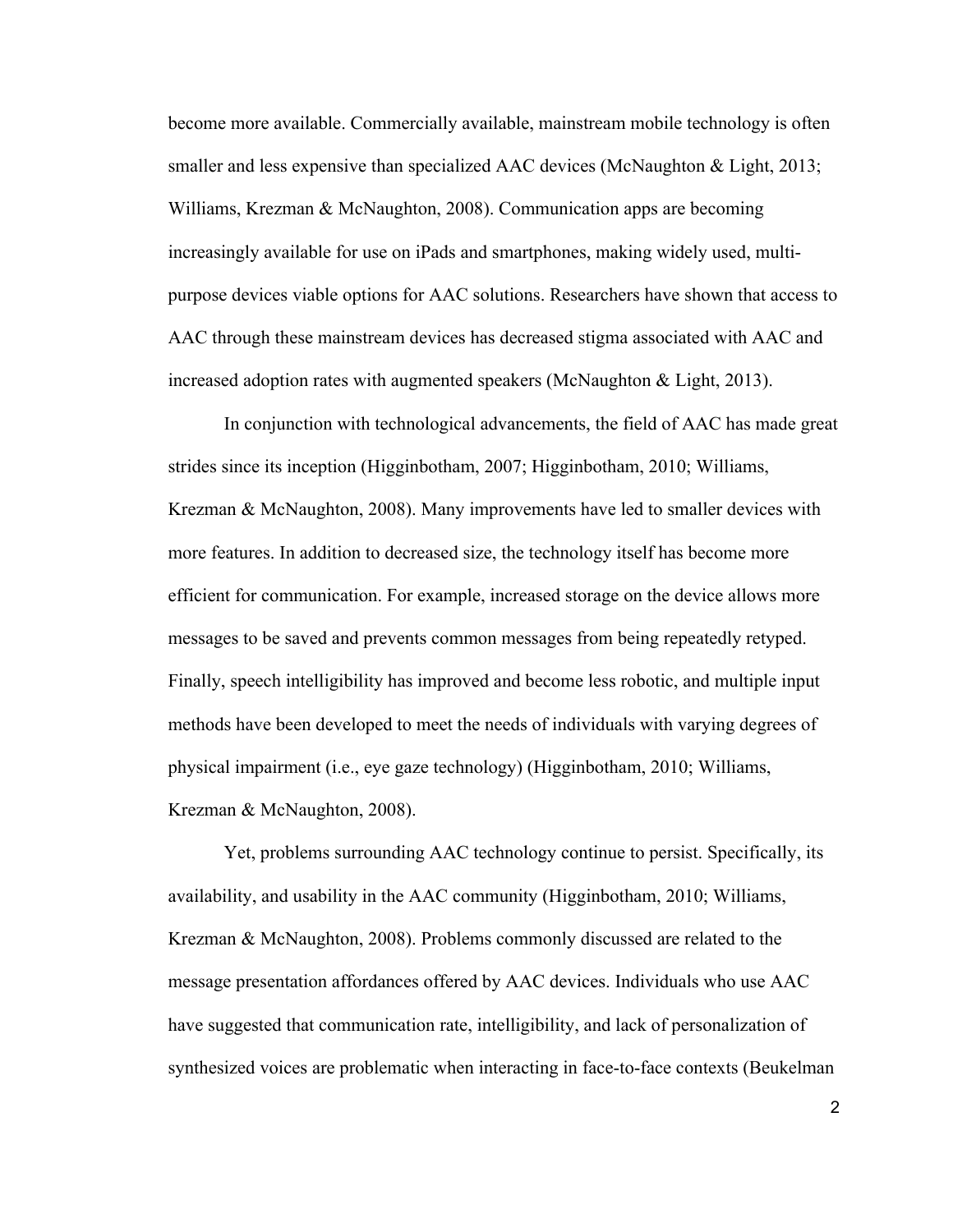& Mirenda, 2013; Portnuff, 2006; Robillard, 1994; Robillard, 1996). Interestingly, message presentation style has been shown to influence perceptions of AAC users' social competence (Bedrosian et al., 1992; Bedrosian et al., 2003).

Bedrosian and colleagues (1992) investigated how variables such as message length, observer background and partner reauditorization affected the perceived competence of the AAC user. Third party observers, who were mouth speakers, filled out a questionnaire immediately after viewing a videotaped augmented interaction. Observers judged competence based on the following qualities: (1) the grammatical completeness of the augmented speaker's message, (2) message intelligibility, (3) the rate and accuracy of augmented messages, (4) the sociolinguistic or pragmatic skills of the AAC user, and (5) the compensatory strategies employed by both the AAC user and partner (Bedrosian et al., 1992). Researchers found that message length had an effect on perceived competence when interactions were evaluated by SLPs familiar with AAC, but novice observers offered different perceptual data. The observers unfamiliar with AAC use for communication were not as impacted by the length of the message, but appeared to be more impressed that the AAC user was able to communicate through the use of a computer (Bedrosian et al., 1992).

Augmented speakers also report other's perceptions of them change in the presence/absence of AAC use for communication. Colin Portnuff (2006), an augmented speaker, stated that a critical social mission for people with a visual disability is to "establish his or her credentials." Due to his lack of mouth speech and use of a wheelchair, his audience often automatically generalized his disability, and assumed he was mentally incompetent. For him, his laptop brought a sense of authority and normality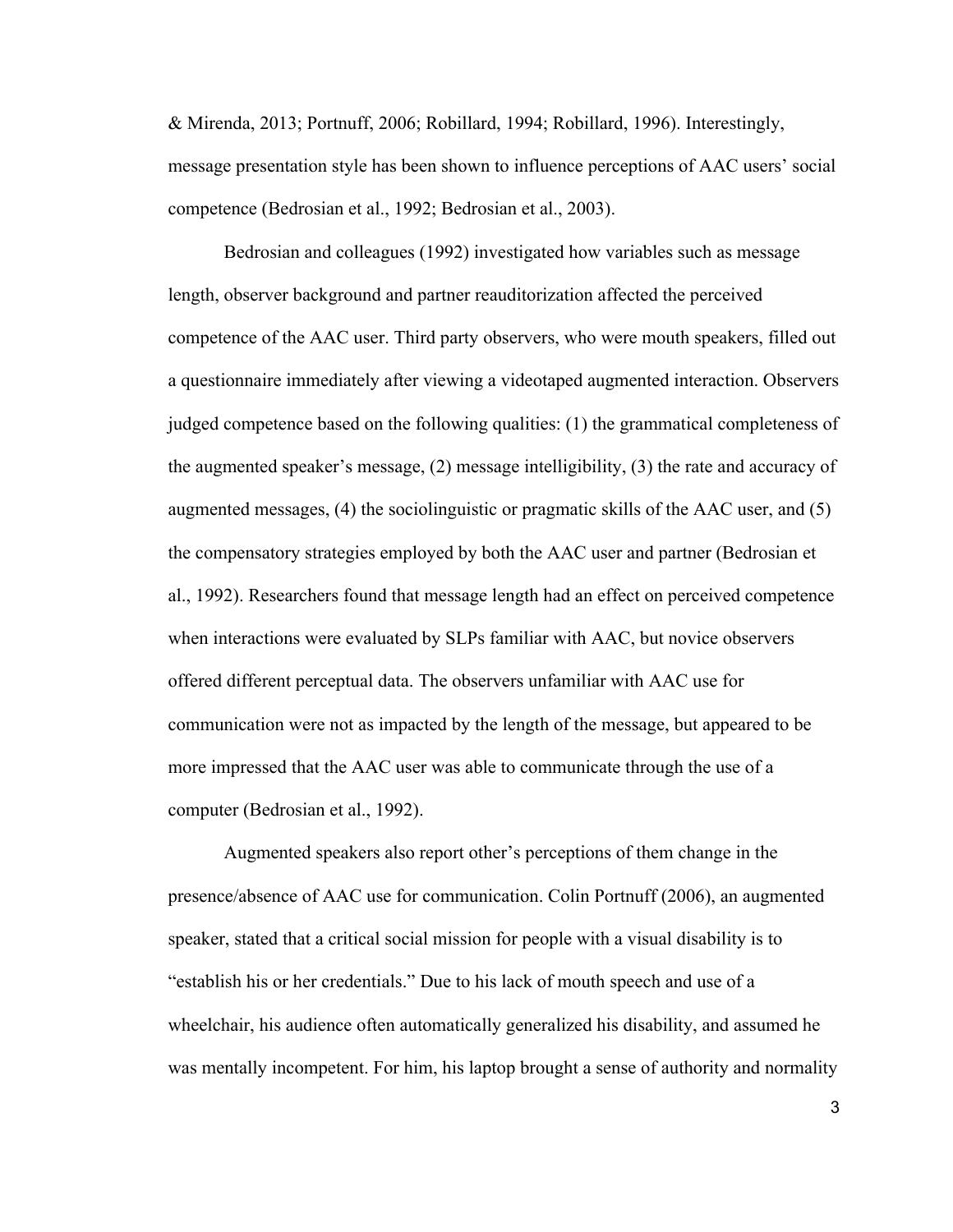to the situation because his communication partners were familiar with the device and associated it with more cognitive skill (Portnuff, 2006). Although the physical presence of AAC changed communication partner perceptions, Portnuff indicated that the AAC software had room for improvement to achieve the goal of supporting communication in typical interaction settings.

One pervasive and well-documented problem that contributes to perceived competence in augmented interactions is that of communication rate. It often takes more time to compose messages externally, on an AAC device in comparison to mouth speech (Bedrosian et al., 2003; Beukelman & Mirenda, 2013; Kim, 2001). Mouth speaker speech rates can range from 150 to 250 words per minute, while augmented communication ranges 15 to 25 times slower (i.e., 2-25 WPM) (Beukelman & Mirenda, 2013; Kim, 2001). This slow communication rate influences the perception and comprehension of the synthesized speech in part due to processing demands. The phonetic makeup of synthesized speech takes more resources to process at the word level, which in turn limits the resources available to decode sentences and higher level comprehension processes (Duffy & Pisoni, 1992). Increased processing demands and slow rate of speech sometimes leads to communication breakdowns, which influences the perception of the augmented speaker (Higginbotham, 2010; Kim, 2001; Robillard, 1994). Specifically, when augmented speakers take longer to communicate, communication partners may assume that they don't know what they're talking about or that they haven't heard their message (Clark & Brennan, 1991).

Portnuff referred to email as "the great leveler" in the communication arena. The rate of typing during e-mail is of little concern because it is composed on the speaker's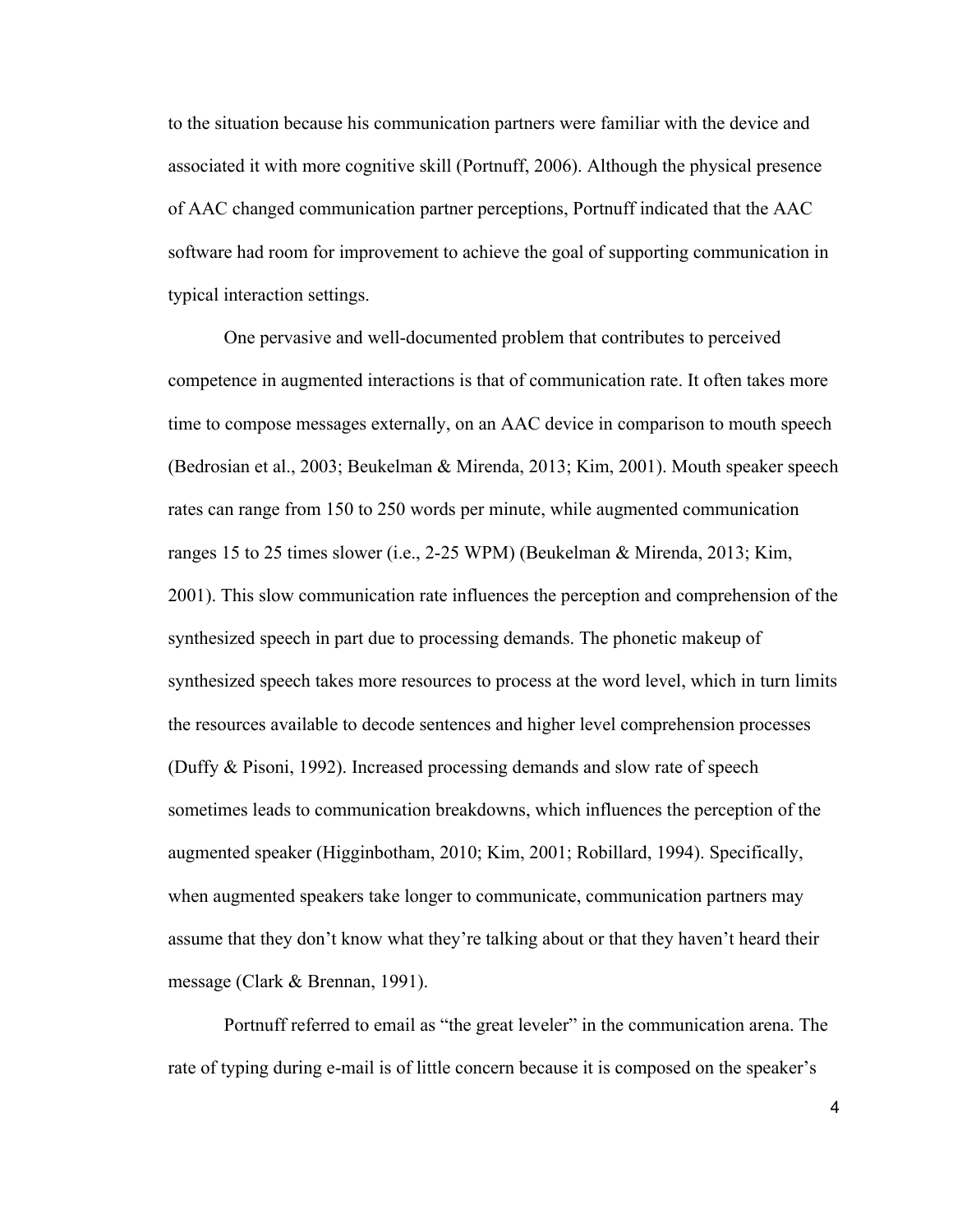own time (Portnuff, 2006). In addition, elements that often contribute information during face-to-face interactions such as mutual gaze, body positioning and gesture, are no longer at play when communication is via email (Gold, 2000). Still, Portnuff also expressed concern that the rising popularity of instant messaging and video chatting through social media has reduced the leveling effect of emailing (Portnuff, 2006). Continued research on the impact of increasing technology in various interaction contexts is needed to explore how these changes affect augmented speakers.

In addition to communication rate, message relevance also contributes to perceived AAC user competence. In another study by Bedrosian and colleagues (2003) the importance of accuracy, speed, and delivery of augmented messages relative to perceptions of augmented speakers were explored. The project involved scripted videotaped interactions between an AAC user and a sales clerk. Again, third party observers filled out a survey immediately after viewing a videotaped augmented interaction. The conditions involved: (1) using prestored messages that were delivered relatively fast but only partly relevant and (2) slowly delivered messages with completely relevant context. In both conditions messages were delivered with and without a conversational "floor holder", such as "please wait while I construct my message."

Using prestored messages is often a strategy employed by augmented speakers to reduce the communication rate gap (Beukelman & Mirenda, 2013). However, there are trade-offs if the saved messages do not exactly match the interaction at hand (Clark  $\&$ Brennan, 1991). Results from Bedrosian and colleagues' (2003) study, showed a mouth speaker preference for augmented speakers using a slowly delivered message with a conversational floor holder (Bedrosian et al., 2003). This may have been due to observers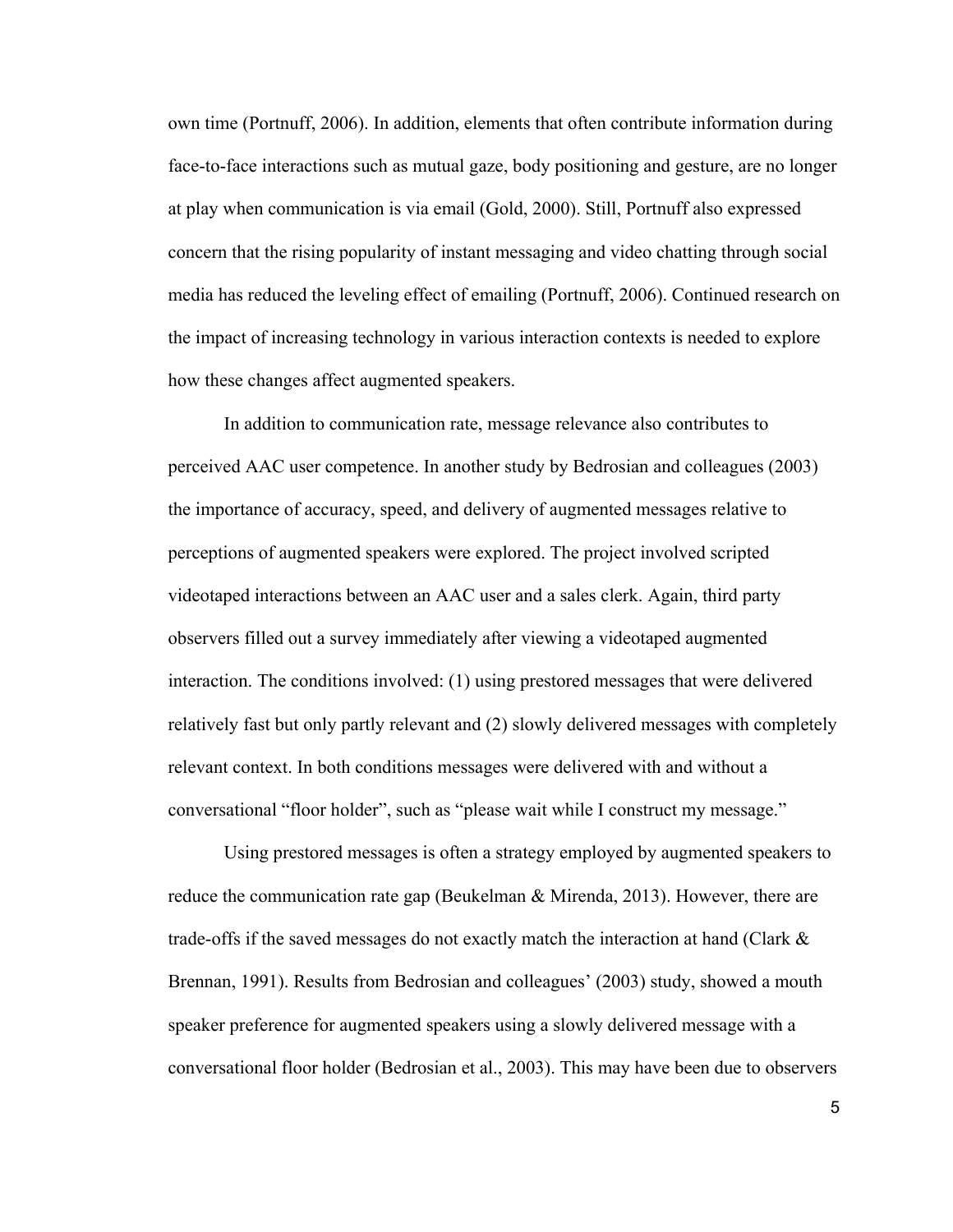not having time constraints while watching the videos, or actively participating in the interaction. In natural interactions, it may benefit the augmented speaker to use a combination of both prestored and generative messages. The current investigation will utilize this combination strategy in a structured task that reflects a common everyday interaction.

Conversational floor holders are commonly used to introduce the device and its purpose at the beginning of interactions, whether it is in face-to-face contexts or on the telephone (Portnuff, 2006; Rackensperger et al., 2005). Beginning an interaction by introducing the device notifies the communication partner that the device is used as a communication tool, which is helpful because the general public often lacks experience with AAC technology use for face-to-face interactions (Rackensperger et al., 2005; Williams, Krezman & McNaughton, 2008).

#### **Intelligibility**

Intelligibility of AAC devices is comparable to mouth speech in quiet environments, but noisy environments lead to decreased intelligibility of synthesized speech (Duffy & Pisoni, 1992). Research on intelligibility of AAC devices began in the mid-1980s, and several broad results were discovered (Higginbotham, 2010). Research suggested that mouth speech was only slightly more intelligible than synthesized speech. In some instances, AAC devices were found to be more intelligible when using the male voice rather than female or child voice. Finally, intelligibility of synthesized voices is highly affected by environmental conditions (Higginbotham, 2010).

Drager & Reichle (2001a) investigated how divided attention tasks impacted comprehension of mouth speech and synthesized speech. Prior research indicated that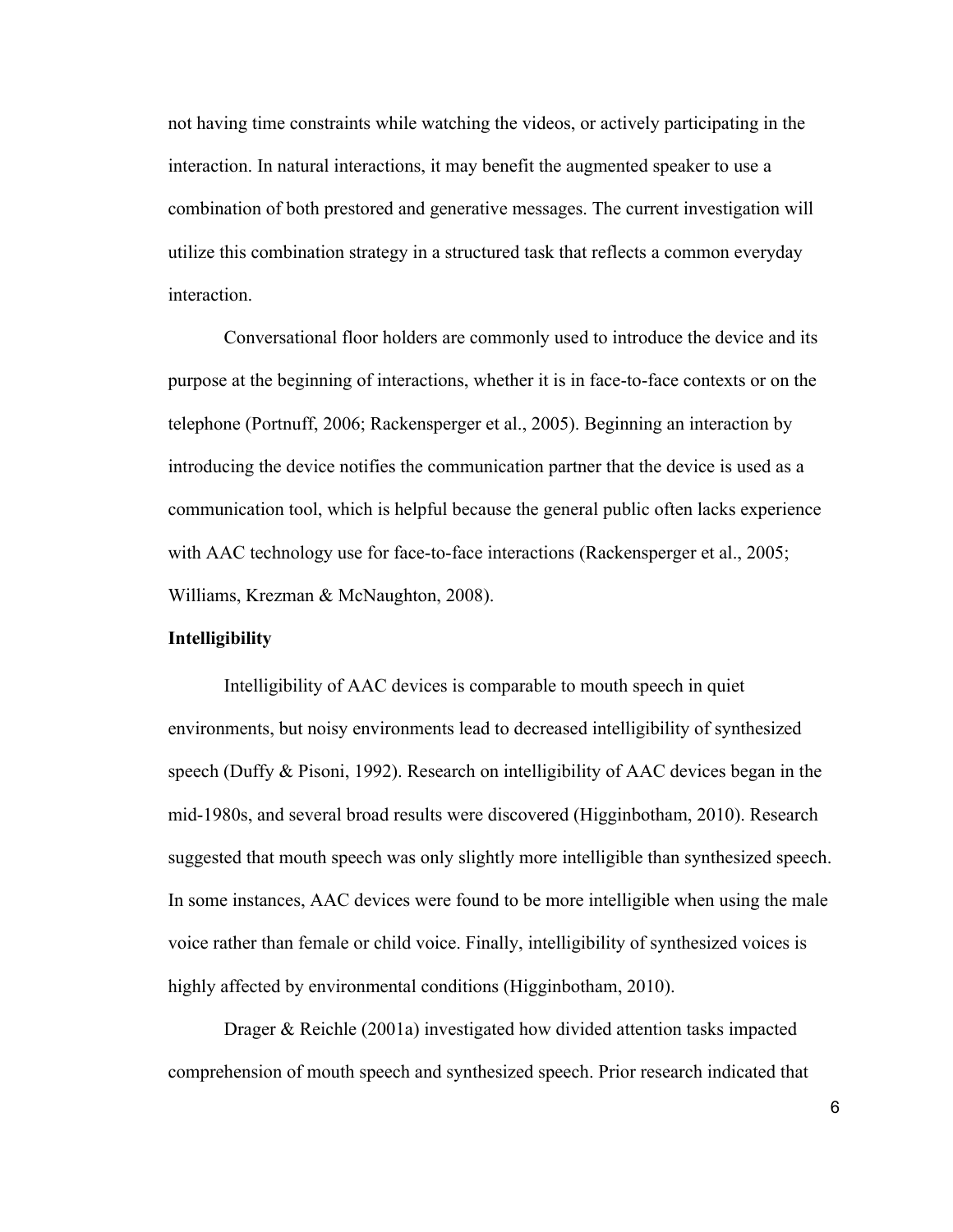listeners were able to comprehend synthesized speech in quiet, non-distracting environments. However, in interactions in which the environment was noisy and distracting, the comprehension of synthesized speech was negatively impacted (Duffy & Pisoni, 1992). Drager and Reichle showed that when listeners were distracted, comprehension of the synthesized speech was more negatively impacted than in divided attention conditions with mouth speech (Drager & Reichle, 2001a). This may be due to mouth speech having far more nonverbal qualities that contribute to comprehension. For example, during mouth speech the listeners may lip-read, evaluate facial expressions, interpret tone and prosodic elements, and recognize gestures to better understand the speaker (Drager & Reichle, 2001a; Drager & Reichle, 2001b).

Many visual and suprasegmental cues are not available with synthetic speech (Drager & Reichle, 2001a; Drager & Reichle, 2001b). However, comprehension of highquality synthesized speech was equal to mouth speech in ideal (i.e., quiet) listening situations, which suggests that synthesized speech is intelligible but processing demands become too great for the listener in noisy, distracting environments. In noisy environments, it may be beneficial for augmented speakers to forgo the use of the voice function and share information through text messages displayed on their device display screen. This strategy would also circumvent the perceptions that result from intelligibility of synthesized speech. Additionally, text based information exchange may reduce the need for repetition of an uncomprehended message (Portnuff, 2006; Rackensperger, 2005).

Offering contextualized information is another strategy that may increase comprehension of synthesized speech (Drager & Reichle, 2001b). Research shows that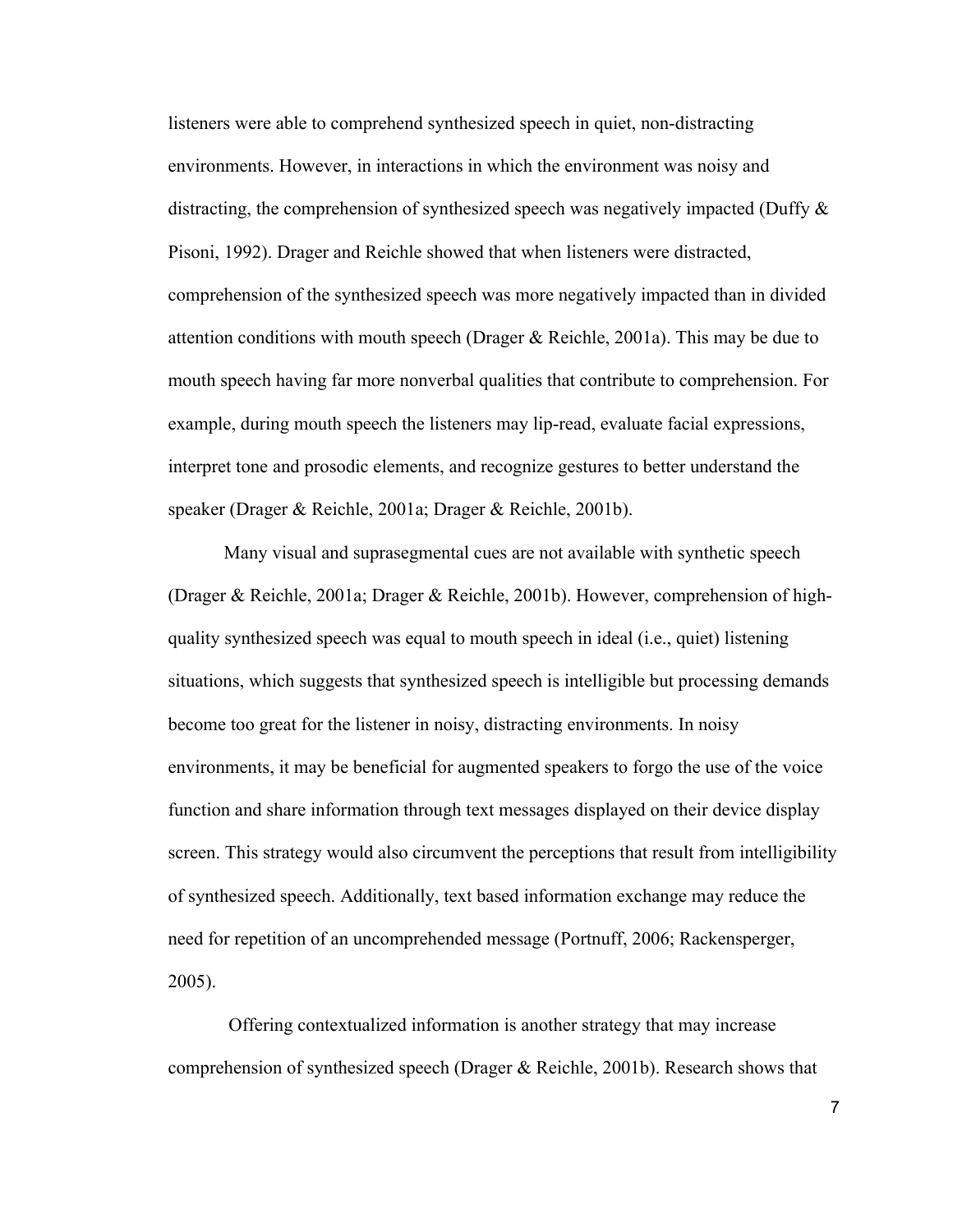establishing context may make up for the processing demands of synthesized speech and would require fewer resources to comprehend the message. The intelligibility of sentence length utterances is higher than single-word utterances due to contextual cues provided in the surrounding words (Drager & Reichle, 2001b). Context builds throughout an information-seeking interaction, as each communicative contribution prepares the communication partner for understanding content provided in later contributions (Brennan, 1998; Clark, 2002; Clark & Brennan, 1991; Schegloff, Jefferson, & Sacks, 1977). As a result, the need for additional resources decreases (i.e., processing, attention) and ultimately increases intelligibility (Drager & Reichle, 2001b).

Attention demands imposed by the device for the augmented speaker is another problem. It can be difficult to tell when an augmented speaker is preparing a message due to the restricted eye contact and the communication partner's limited knowledge of what the AAC user is doing on their device. This is especially true for transient communication contexts, such as passing somebody in a store or a fast-paced public setting (Robillard, 1996). Many AAC users work around this difficulty by storing frequently used messages on their devices. Pre-stored phrases allow the AAC user to produce utterances at a faster rate and maintain eye contact. When pre-stored messages are not relevant, feedback offered in the form of audible beeps while the AAC user types a generative message could indicate to the communication partner that a message is being constructed. After the AAC user has shared their message, they may resume eye contact in order to signal communication turns and better prepare the communication partner to receive a message.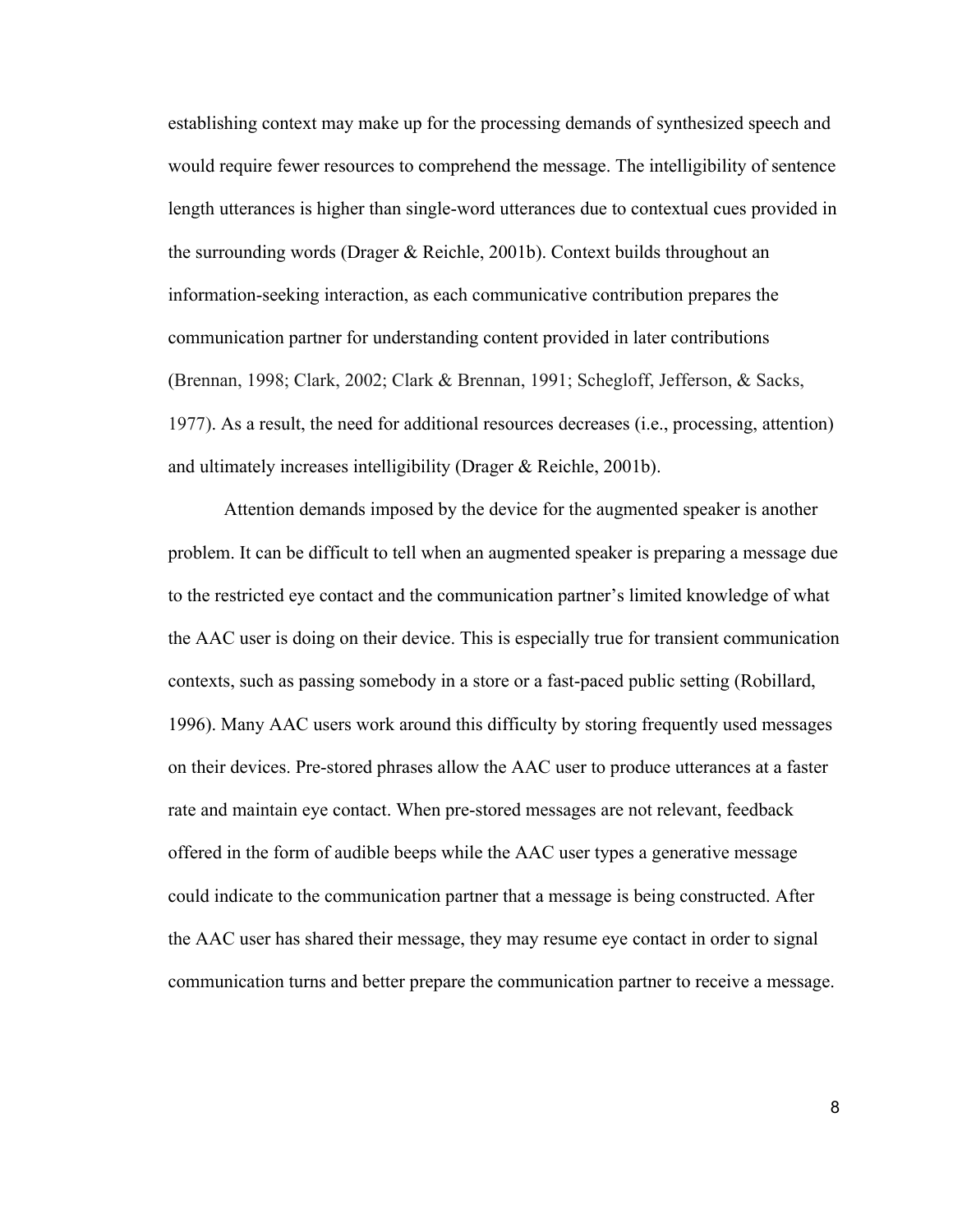#### **Identity & Voice**

Intelligibility and communication rate are not the only concerns with voice output amongst augmented speakers. The issue of identity and individuality is another area that has received more attention in recent years and continues to require more research (Mills, Bunnell, & Patel, 2014). Synthesized speech has been reported to lack "naturalness" when compared with mouth speech, and is devoid of individual variations in voice quality, tone, volume and emotional prosody (Higginbotham, 2010; Jreige, Patel, & Bunnell, 2009; Portnuff, 2006; Wickenden, 2011). Oftentimes, a classroom with multiple students who use AAC devices use the same adult synthesized voice (Jreige, Patel, & Bunnell, 2009; Mills, Bunnell, & Patel, 2014). This mismatch may limit the adoption of the device as an extension of the individual, both by the user and communication partners (Jreige, Patel, & Bunnell, 2009). The inability to have an individual voice and unique form of expression furthers the divide between the AAC user and mouth speakers. Although there are more options for voice selection than in the past, the vast majority of synthesized voices are not representative of the user's individual vocal qualities or personality (Jreige, Patel, & Bunnell, 2009). Limited research has been done to determine how voice qualities impact communication.

Anecdotal evidence that suggests the gender of the synthesized speech may affect intelligibility. In situations where an AAC user will be frequently communicating with a person with even a mild hearing loss, a male voice may suit their needs better even if they are female (Dietz et. al, 2013; Portnuff, 2006). Many people develop a hearing loss in the higher frequencies as they age (Stach, 2008). Women's voices are typically a higher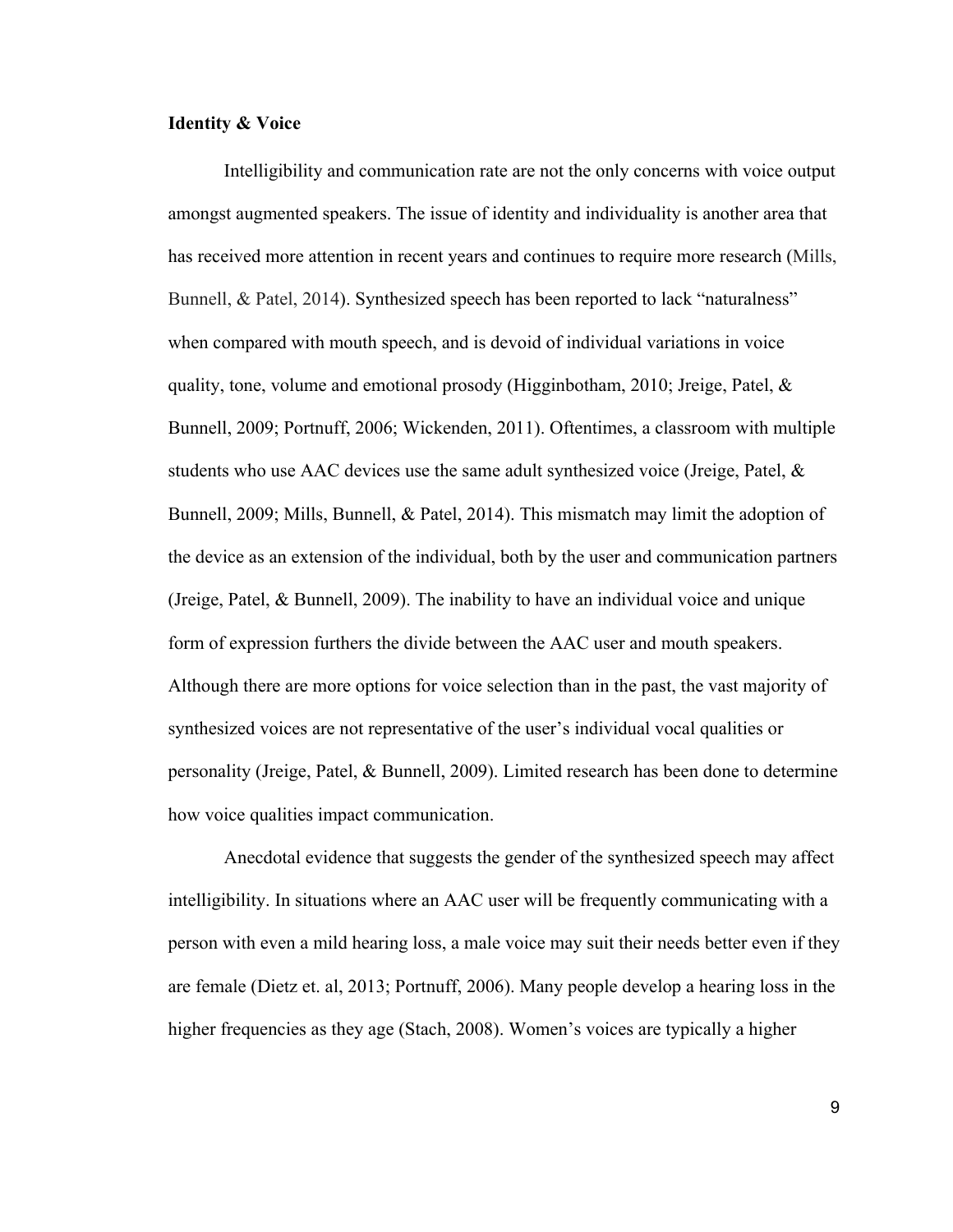frequency than male voices, leading to a decreased ability to understand female speech in comparison to male speech in the case of a hearing loss.

Recent efforts to personalize synthesized voices for augmented speakers using residual vocal abilities combined with a matched healthy donor speaker have gained ground (Jreige, Patel, & Bunnell, 2009). For example, it is common practice for people with progressive diseases, such as ALS, to bank their own voice for future AAC use, preserving the identity qualities portrayed through their voice. Vocalid, a company founded in 2014, uses this technique to create unique, personalized voices for AAC users. Researchers found that listeners could transcribe samples of the personalized speech with an accuracy rate of 94%, and were also able to identify the samples with a specific speaker about 80% of the time (Jreige, Patel, & Bunnell, 2009). Not only is this individualized option highly intelligible, it also allows the augmented speaker to have a unique voice that represents their age, gender and personality.

#### **Summary**

The development of synthesized speech has a long way to go in emulating mouth speech. Adjusting communication rate to resemble mouth speech may be difficult or impossible when communicating through a computer. However, voice quality is a solvable obstacle that could lower processing demands, enhance comprehension and offer AAC users a greater sense of individuality through their AAC device. Presentation style, both in terms of message formatting and voice selection, should be studied to determine which styles are most successful in various situations. AAC users, practitioners, and product developers should be aware of strategies that have been successful such as using a conversational floor holder or combining prestored and generative messages.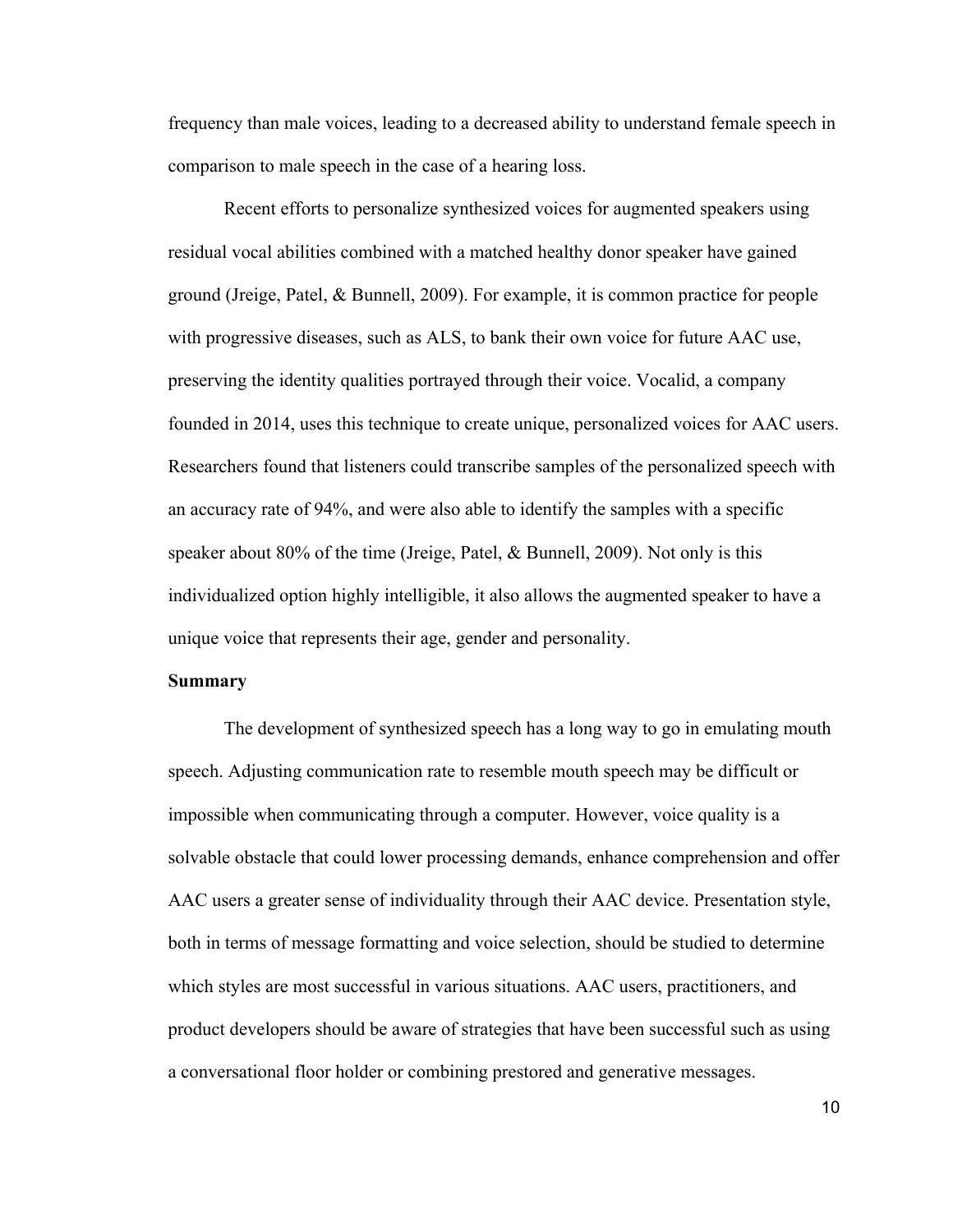Several factors of message presentation have contributed to perceptions of augmented speakers. AAC devices contribute to other's presumptions of character, competence and identity of augmented speakers. Devices should allow the user to take part in interactions as effortlessly as they would using mouth speech. Synthesized voice should be as authentic as possible, and represent an individual rather than a group of people who use the same voice. The AAC device voice output should reflect the individual user, allow access to prestored and generative message input, have message output strategies that match the environment (speech volume, legible text, font size) and be intelligible to communication partners. This investigation seeks to contribute to efforts aimed at understanding the impact of manipulating computer-generated voice output features in routine social interactions. Specifically, this project aims to address the following questions:

- 1. To what extent does interaction duration, message repetition, or repair frequency change relative to the gender of the voice output, and/or absence of speech output, during an interaction between an augmented speaker and a library clerk?
- 2. To what extent do library clerk's perceptions of interaction success and augmented speaker's performance change relative to gendered voice output or speech-off conditions?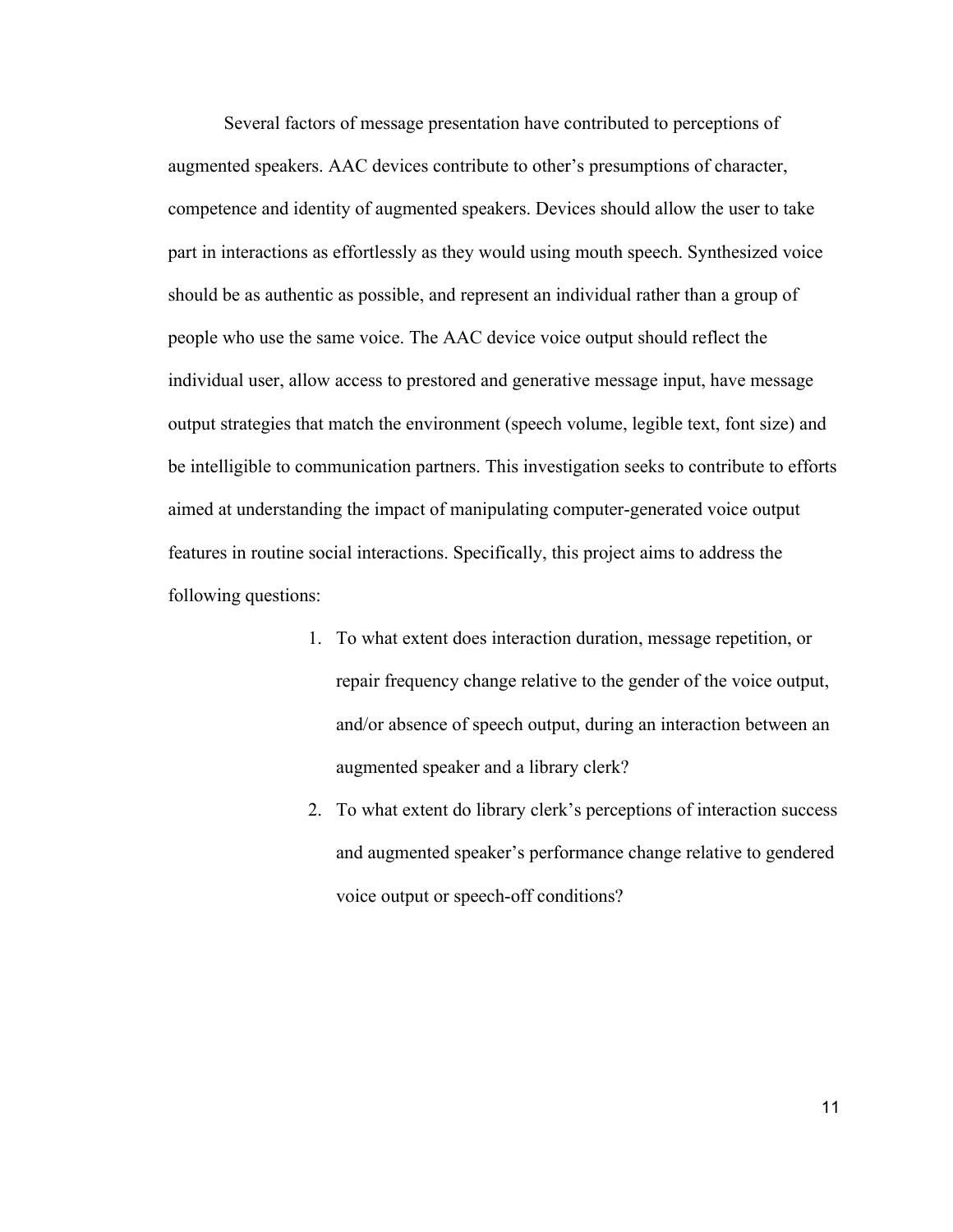#### **Methods**

To address the previous questions, structured interactions involving the primary participant acting as an augmented speaker were analyzed. The independent variables in this study included three voice conditions: female speech output, male speech output, and speech off. The dependent variables included: duration of interaction, augmented speaker contributions, need for repetitions, whether partner's read off the iPad screen, abandoned utterances and perceptual data collected from survey results. Each independent variable was tested two separate times during scripted interactions with novel communication partners. Data was collected throughout the interaction using screen-recording technology; following the interaction participants completed a survey.

#### **Participants**

The primary investigator was the main participant, who represented herself as a student who used AAC and was seeking information for a research project. In this role, the primary investigator communicated as an augmented speaker, using only the AAC device to request information. When the interaction was complete, the primary investigator returned to her natural communication modality as a mouth speaker to debrief communication partners and collect survey data. The primary participant was 21 year-old female with an undergraduate level education in the Department of Communication Sciences and Disorders at the University of Maine. She had no hearing, vision, language or cognitive deficits.

Communication partners in this study were information desk clerks in three public libraries (Orono Public Library, Bangor Public Library, Fogler Library). For the purposes of this study, partner's age, gender and familiarity with AAC was not recorded. No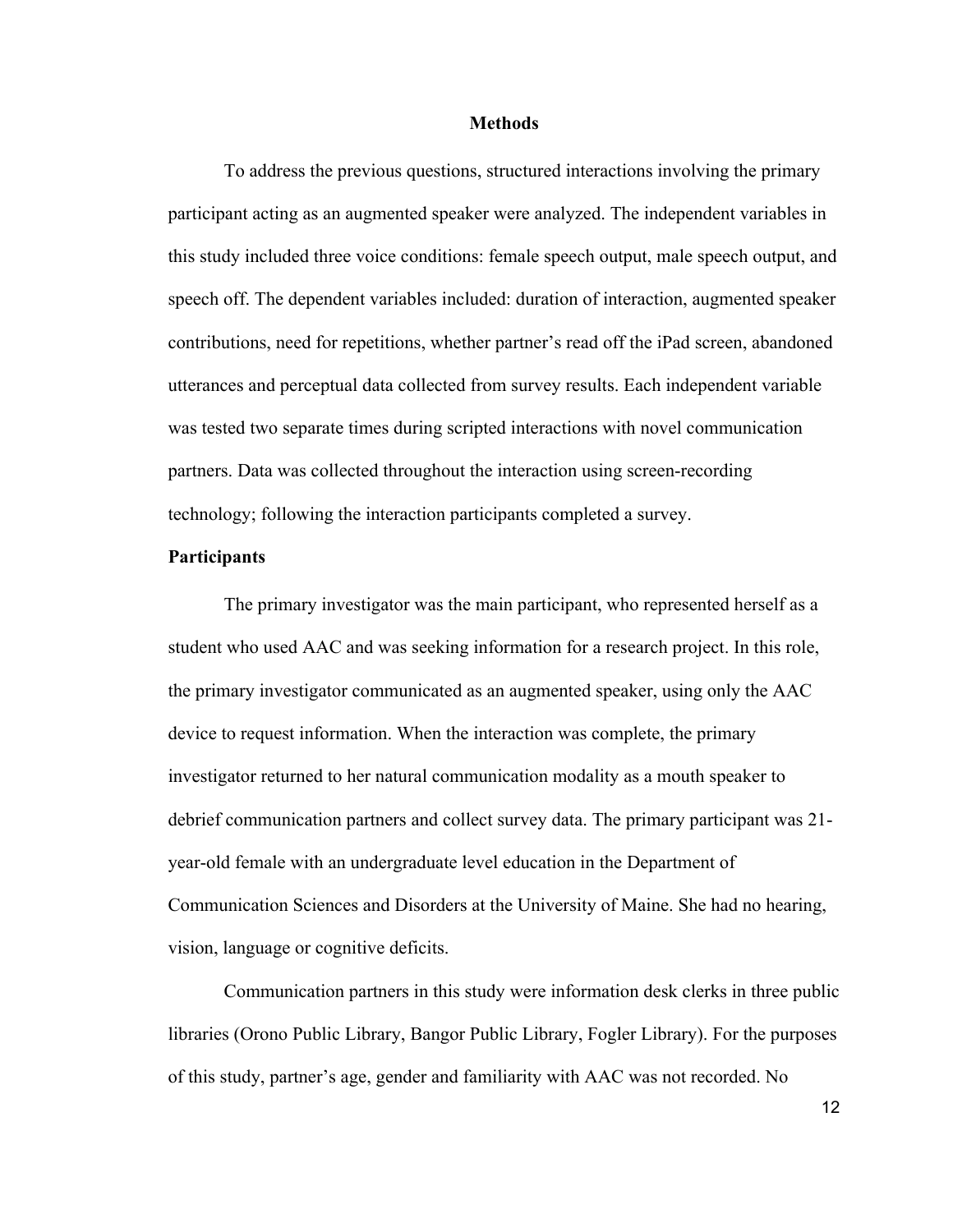interaction data was recorded for communication partners (i.e., number of turn contributions), but they did offer perceptual ratings of their experiences interacting with AAC technology. Information desk clerks were ideal candidates for their approachability in public settings, and the naturally occurring interaction possibility. Data collection sessions occurred in a university library, urban public library and a rural public library. Data analyzed in this study was collected from six interactions with seven different communication partners; one interaction involved two desk clerks. Hearing and vision of the information desk clerks were judged to be functional for conversational speech in quiet environments.

### **Materials**

Data for this analysis was collected through a structured communication task with unfamiliar communication partners using an iPad Pro with Predictable Speech application (version 5.0.3) and attached Logitech case which provided access via keyboard input. The augmented speaker for this investigation used the Predictable Speech application, and implemented two pre-stored phrases. When pre-stored phrases were exhausted, she used the keyboard to generate the unprepared, or novel, responses.

A Likert scale survey was developed to collect follow-up data after the interaction. Each communication partner filled out the anonymous survey and placed it in the envelope provided by the primary investigator. The survey was adapted from the surveys used by Bedrosian and colleagues (1992, 2003), in which third party observer perceptions of augmented speakers were analyzed. However, the current study differed from previous studies in that it requested participants who engaged in the interaction themselves, to rate their experience. The Likert scale survey in the current study included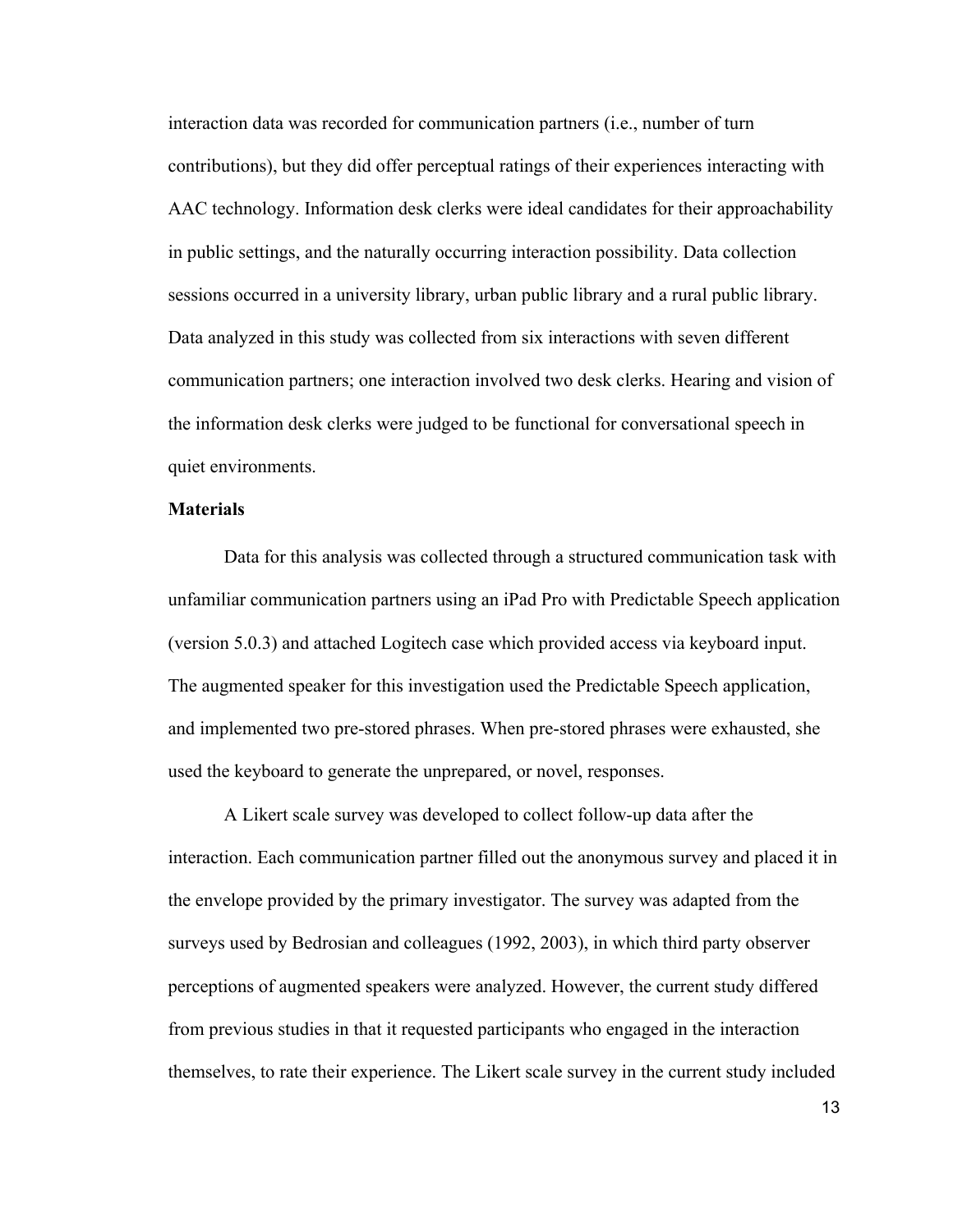8 statements and asked the desk clerk to rate the statements on a 7-point scale from "strongly disagree" to "strongly agree" (see Appendix B). The survey aimed to evaluate the communication partner's assessment of the interaction. Questions prompted responses about computerized voice quality, speed of communication, voice volume, font size, and the success of the interaction overall.

#### **Procedure**

In order to prepare for the experimental interactions, the primary investigator practiced communicating via AAC in private (5 hours) and public settings several times (i.e., 3-5 different times) prior to the study. Practice interactions included places such as pizza shops, cafes, and at home practice with familiar partners. Different techniques such as using primarily pre-stored phrases, using the attached keyboard versus the touch screen keyboard, predictive text, and/or timing of message output were tested. During these practice sessions, several voice options were used, and pronunciation of words expected to come up in the experimental sessions were tested. Operational proficiency was gained through four weeks (6-8 cumulative hours) of practice with different device settings both at home and in public settings. Skills gained included using the attached keyboard, turning off word prediction, turning on/off volume, running screen capturing software in the background of speech application, and using the "speech" button to speak the message. In addition, the primary investigator became familiar with nuances of the Predictable Speech application. Specifically, learning that the messages could remain on the page until purposefully deleted by the primary investigator, rather than be deleted as a function of the application after speaking the message. The primary investigator chose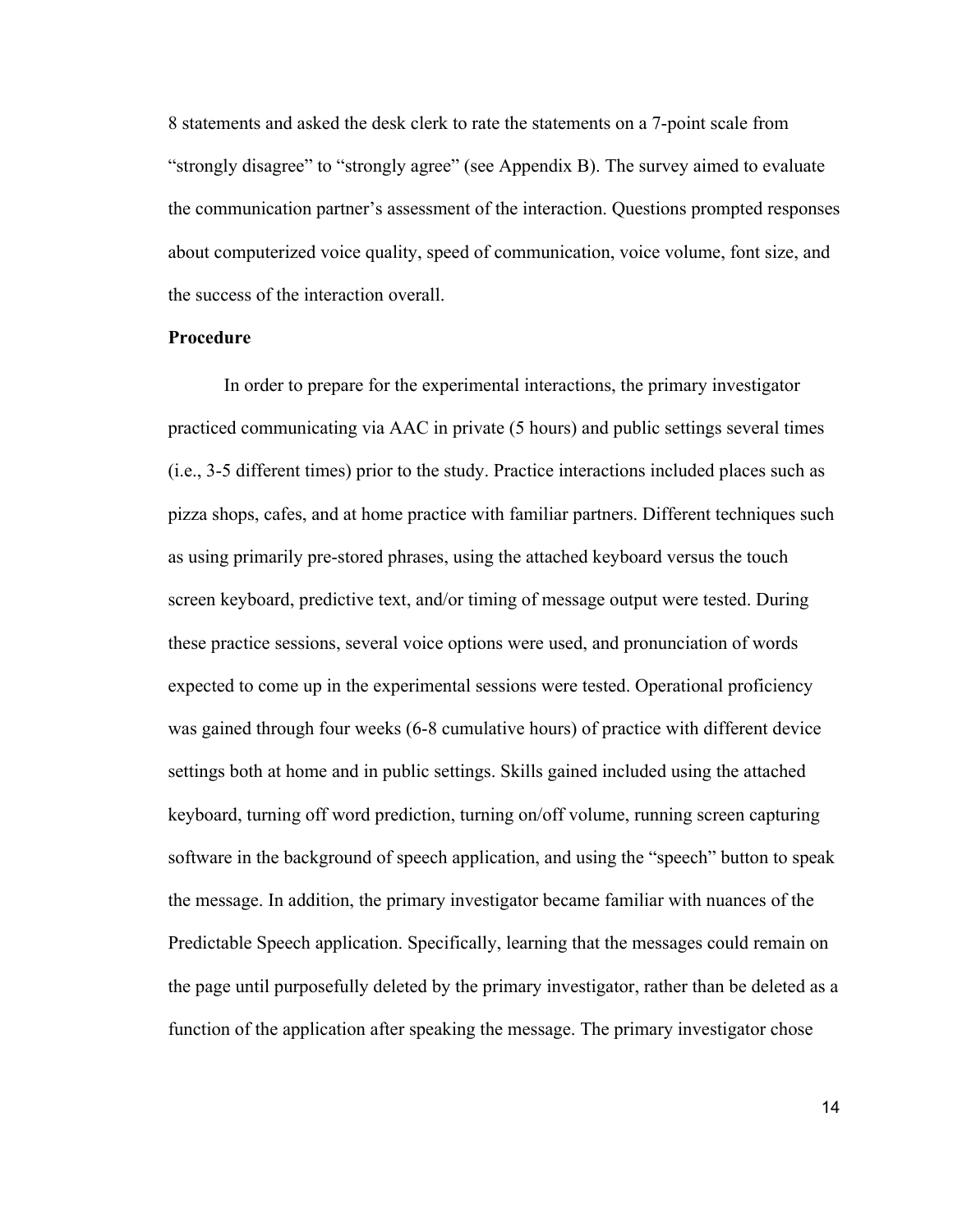this option because it allowed for quicker repetition of the phrase if requested by the communication partner.

Prior to data collection the primary investigator entered the library and connected to Wi-Fi in order to access the screen capturing application (AirShou). No interaction with library staff was required to connect to the public Wi-Fi. Additionally, the speech output condition (male/female, or speech-off) was selected, and the volume was adjusted to an appropriate level. Next, recording the iPad display was initiated with the screen capturing application. In the role of augmented speaker, the primary investigator approached an information desk clerk. The interaction was initiated by the primary investigator issuing two prestored messages; one introducing the device and requesting assistance, the second specifying the assistance needed (see Appendix A). If the conversation about the desired book required less than three contributions from the augmented speaker, additional questions were asked such as, additional assistance in finding related research articles, and/or clarifying the library's business hours. After the interaction was complete, the primary investigator "broke character," and debriefed the communication partner. After obtaining consent, the investigator asked them to complete the Likert scale survey; survey data was obtained from 6 of 6 experimental sessions.

The post interaction debriefing included an explanation that the actual study was to explore the effects of gendered voice and speech output during augmented conversational interactions. The communication partner was also notified that the data would primarily consist of the duration of the interaction, and the AAC users repairs and repetitions. They were told that their responses were not recorded, as their primary role was to provide a vehicle to collect data about the use of AAC to mutually construct an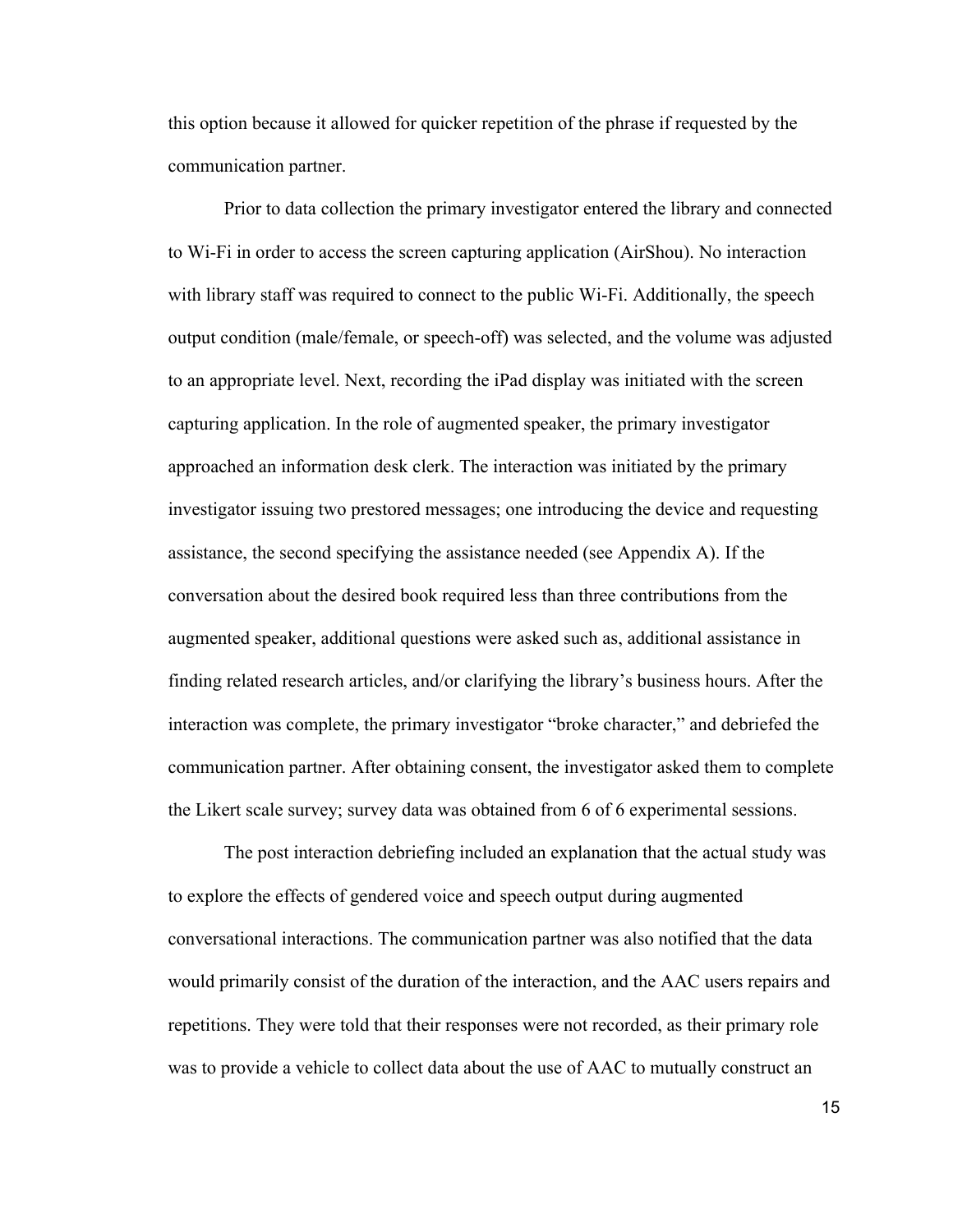interaction. The analysis consisted of the number of turns the AAC user took in the typical interaction, the repairs or repetitions provided, and the duration of the interaction; recording and transcription of the responses from the communication partner was beyond the scope of this investigation. The entire experimental session, beginning with entering the library and ending with the survey collection, averaged 5-7 minutes per session.

Immediately following the experimental session, screen recordings were exported from the application to the iPad photo album, and subsequently downloaded to a laboratory computer in room 304 Dunn Hall on the UMaine campus for transcription and further analysis. The primary investigator also noted relative noise level in different libraries, and if the communication partners appeared to read off the iPad display while she typed.

#### **Data Analysis**

The screen capturing software recorded interaction time and augmented speaker contributions; abandoned utterances were deduced from the message displayed on the iPad screen. The video recordings were transcribed to examine the number of turn exchanges, generative phrases, and abandoned utterances. Survey results were analyzed to determine if gendered output or text-only communication influenced partner's perceptions of: intelligibility, speech rate, text size, and overall success of the interaction (see Appendix B). Raw counts of participant ratings for the individual questions obtained from the survey data were analyzed.

Interaction duration was determined as the time from which the primary participant approached the information desk clerk to when the primary investigator broke "character." Augmented speaker contributions were recorded as the number of times the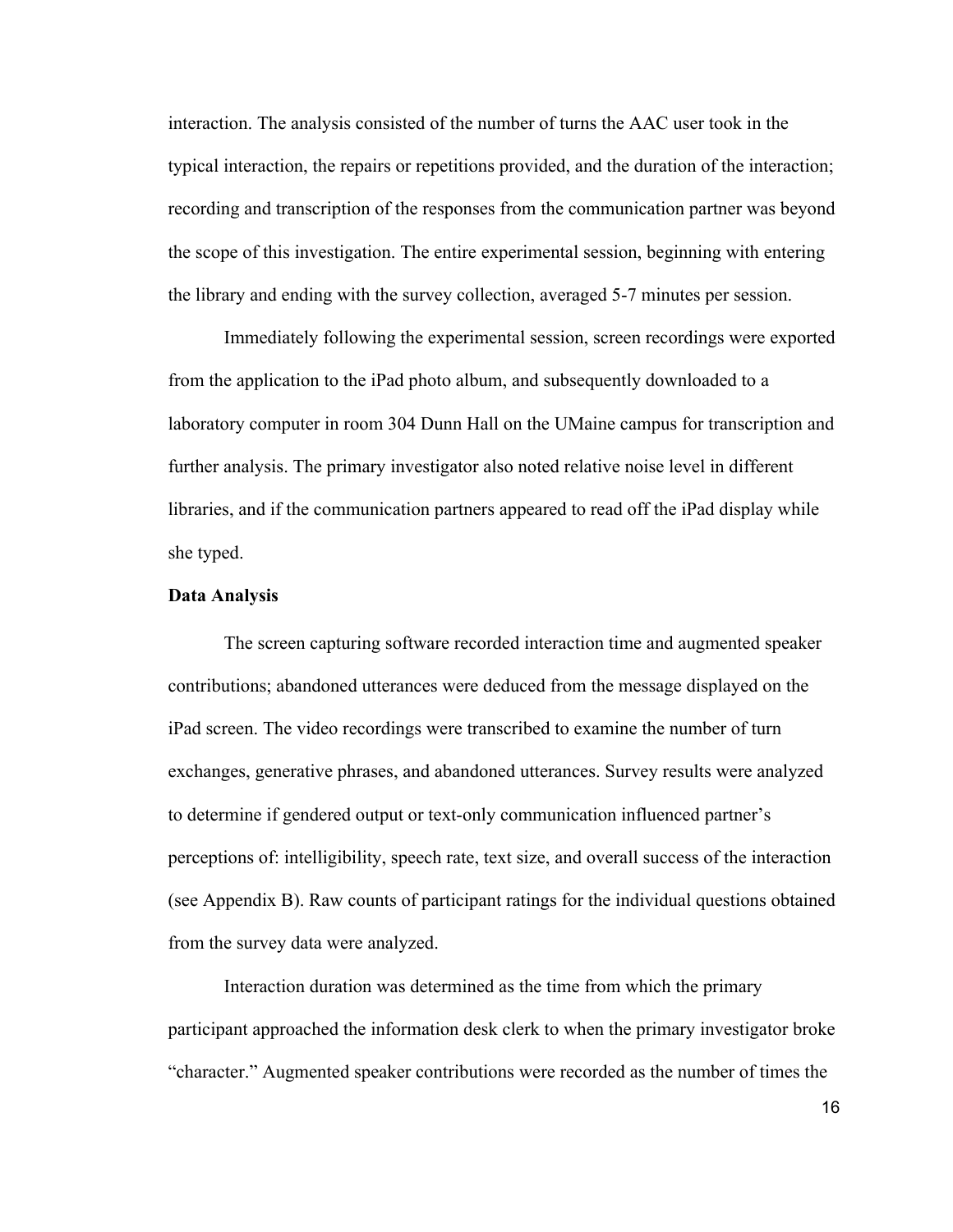augmented speaker shared a message. Abandoned utterances were not counted towards this total. For the purpose of this study, an abandoned utterance symbolized an instance when the augmented speaker would write a message, and then choose not to share the message with the communication partner. These objective measures were visually inspected for differences across conditions.

#### **Reliability**

Initial practice sessions aimed to ensure operational competence and comfort level while using the device for the primary investigator. In order to determine intra-rater reliability the primary investigator re-watched and re-transcribed 33% of the interaction videos. After comparison between the first and second transcriptions reliability was determined to be 100%. Intra-reliability was high because the video recordings primarily involved the written display of the augmented speaker's message during the interactions; transcription included simply rewriting the text.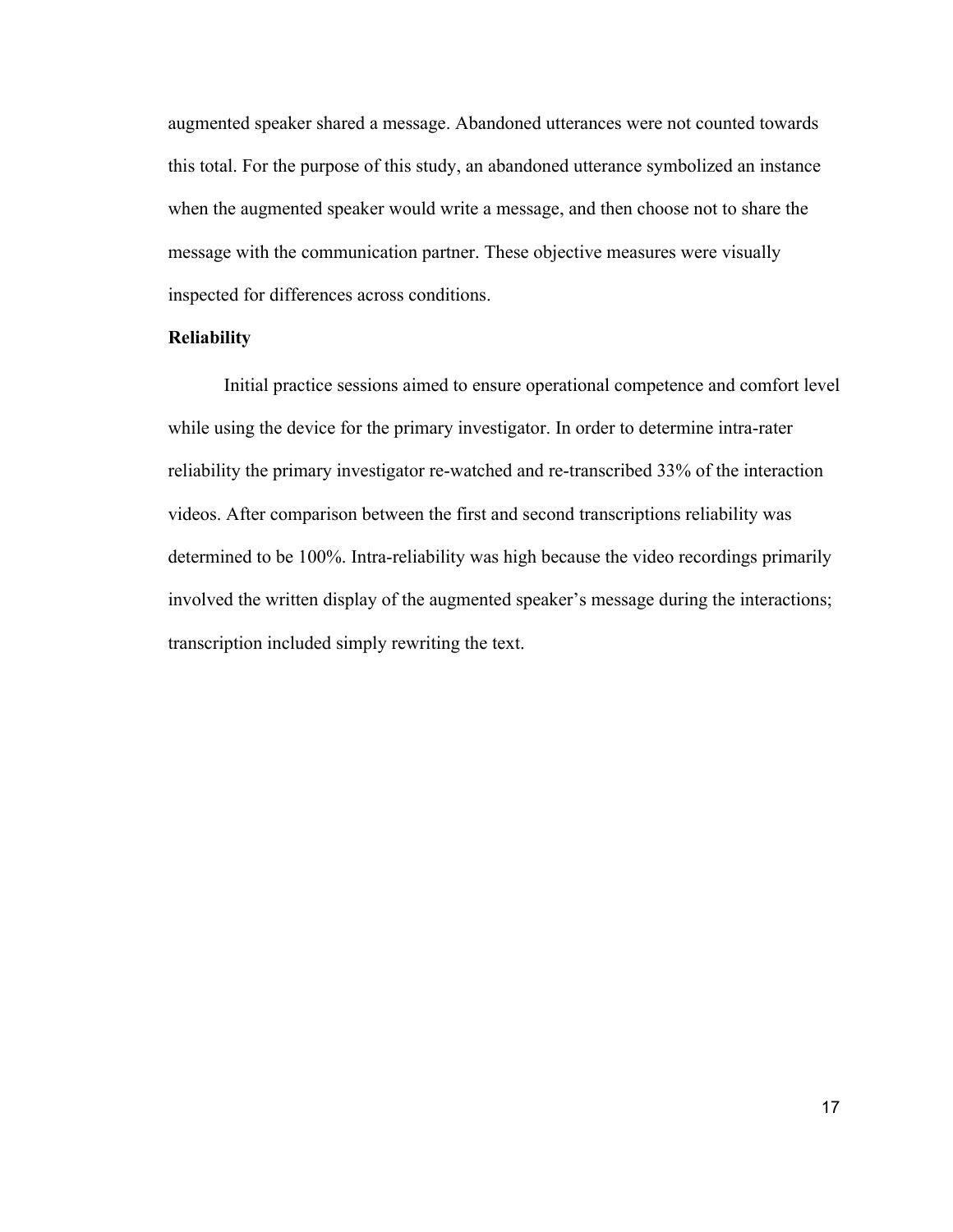#### **Results**

Results recorded from the structured interactions are reported in Figure 1, Table 1 and Table 2. Variables reported in this investigation include: interaction time, augmented speaker contributions, repetitions, abandoned utterances, and survey responses. Due to the small sample size, results reported below reflect observations from inspection of raw data; no statistical analyses were performed.

The recorded interaction duration averaged three minutes across conditions. Interactions were longest with the female voice with an average of 215.5 seconds (3.6 minutes) (see Figure 1). The second longest interaction time was the male condition with an average interaction time of 187 seconds (3.1 minutes). Shortest was the speech off condition with an average interaction time of 170.5 seconds (2.8 minutes). The Orono Public Library interaction had the longest interaction time at 264 seconds (4.4 minutes). The Bangor Public Library averaged 176 seconds (2.9 minutes) over two interactions, and the University library averaged a time of 176 seconds (2.9 minutes) over three interactions.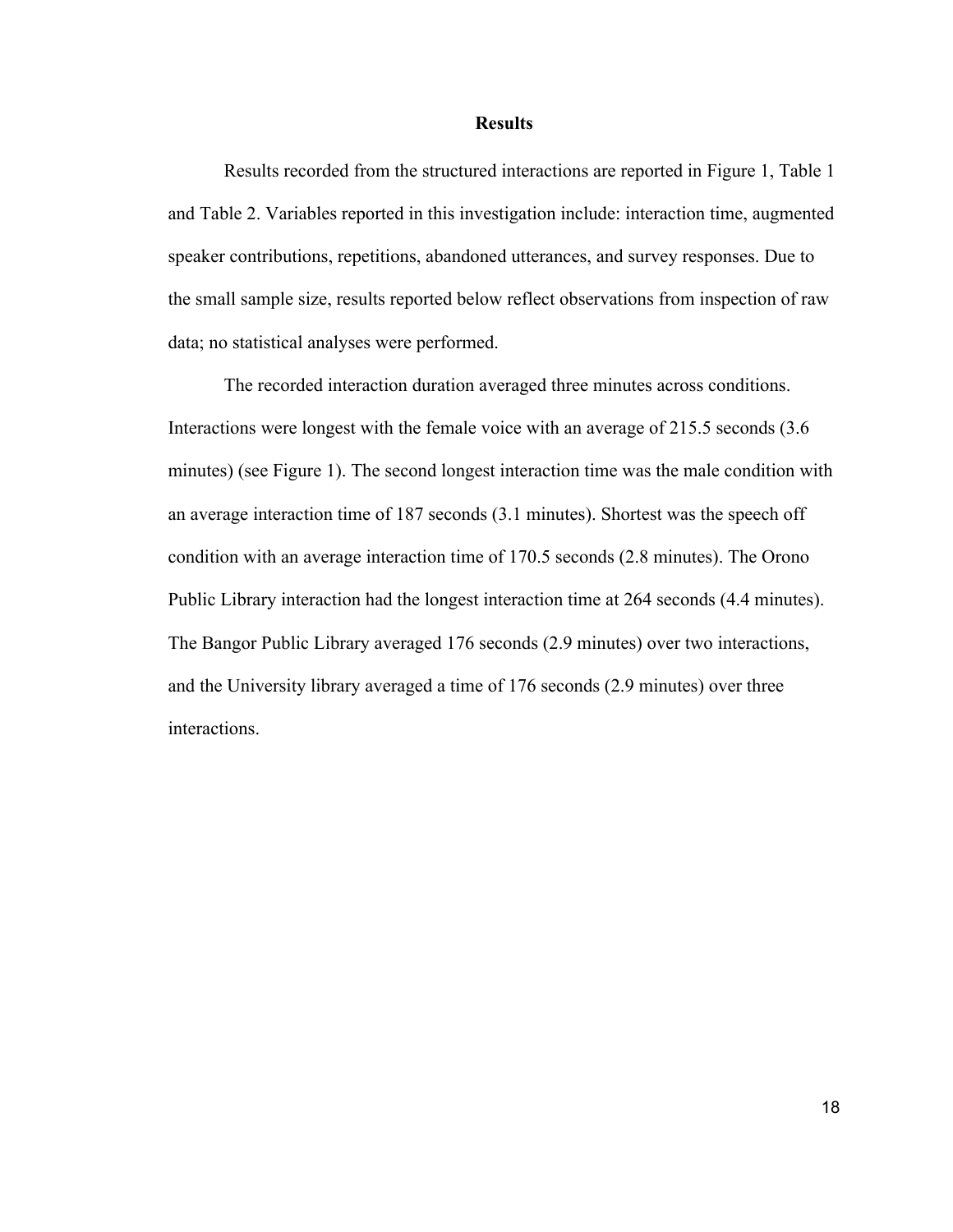

Figure 1. Changes in interaction times across conditions in seconds. Female 1 condition at the Orono Public Library was longest; speech off 2 at the University Library was shortest.

The number of contributions from the augmented speaker revealed that the male (6) and female voice condition (5.5) involved the most contributions. The speech off condition had the fewest amount at an average of 5 (see Table 1). Each interaction had a minimum of two contributions because of the two pre-stored messages; the total contribution count is two plus the additional messages typed by the augmented speaker. The remaining dependent variables in this investigation achieved no differentiable results regardless of the condition. Specifically, repetition did not occur in any of the structured interactions, and communication partners appeared to read the screen regardless of the voice condition.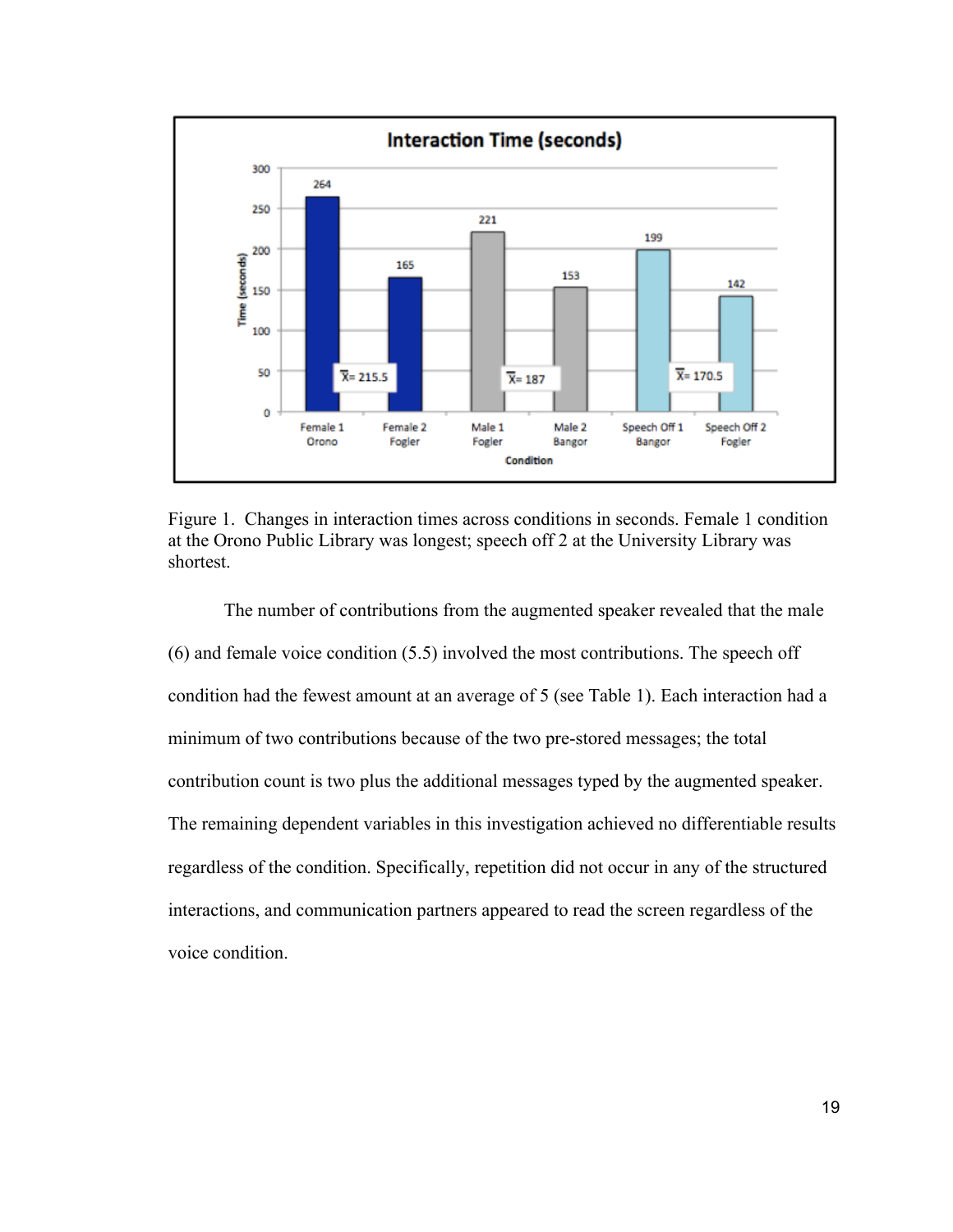| Condition    | <b>Total Contributions</b> | <b>Augmented Speaker</b><br><b>Generative Contributions</b> |
|--------------|----------------------------|-------------------------------------------------------------|
| Female 1     |                            |                                                             |
| Female 2     | 6                          |                                                             |
| Male 1       | 6                          |                                                             |
| Male 2       | 6                          |                                                             |
| Speech Off 1 |                            |                                                             |
| Speech Off 2 |                            |                                                             |

Table 1. The frequency of contributions, including the novel messages produced by the augmented speaker across conditions.

Abandoned utterances occurred just 3 times across all experimental sessions. Two of these abandoned utterances took place in the University library, and one took place at the Bangor Public Library. This primarily took place when the communication partner changed the subject, answered the partially typed question or the communication partner walked away, unaware that there was an impending message. Two abandoned utterances occurred in the male speech output condition, and the only other abandoned utterance occurred in the speech off condition. Interestingly, the female conditions did not have any abandoned utterances.

While just six interactions were officially recorded for interaction analysis, survey data included eight total respondents. The additional surveys resulted from multiple desk clerks participating in one structured interaction. For example, during one interaction two desk clerks participated in the interaction and both filled out the Likert scale survey. In a different exchange, technological issues led to a survey being collected without the accompanying video. This data collection session had to be repeated at a later date in order to collect quantitative data for the specific condition. Qualitative information was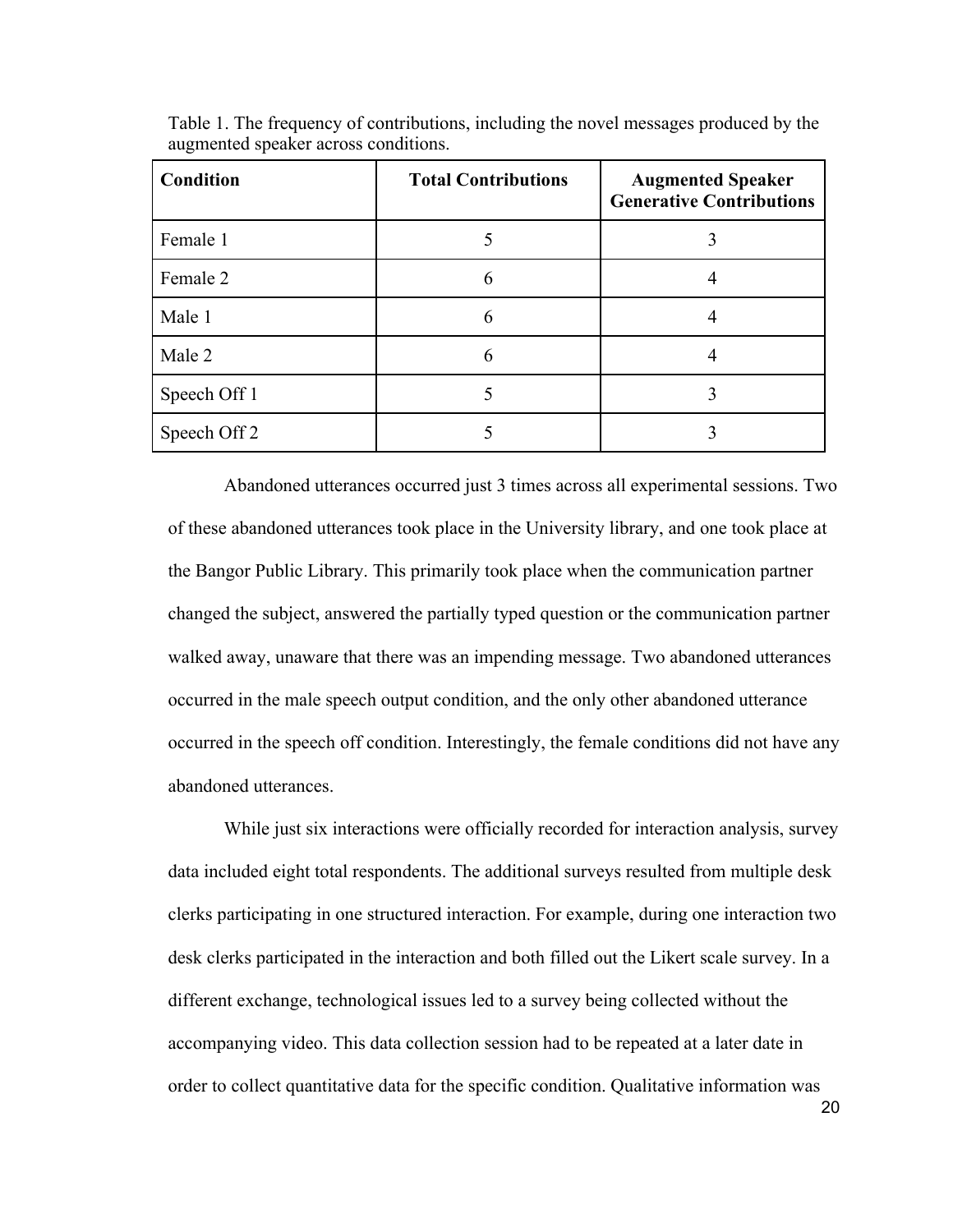retained from all interactions in an effort to collect data that was representative of partner's perceptions of the primary investigator as an augmented speaker.

The results of the survey were favorable across conditions. Partner ratings for each of the questions ranged from slightly agree to strongly agree (Table 2). Participants indicated minimal misunderstanding as a result of AAC use, and 100% "strongly agreed" that the augmented speaker was a successful communicator. In addition, participants indicated that the speed of communication was neither too fast nor too slow, that the voice was easy to hear, and that the text/font size was easy to read (see Table 2).

|                                                                                                               | Strongly<br><b>Disagree</b> | <b>Disagree</b> | Slightly<br><b>Disagree</b> | Neither<br>Agree nor<br><b>Disagree</b> | Slightly<br>Agree | Agree          | Strongly<br>Agree |
|---------------------------------------------------------------------------------------------------------------|-----------------------------|-----------------|-----------------------------|-----------------------------------------|-------------------|----------------|-------------------|
| 1. Katrina expressed herself clearly                                                                          |                             |                 |                             |                                         |                   | $\overline{2}$ | 6                 |
| 2. Katrina was easy to understand                                                                             |                             |                 |                             |                                         |                   | 2              | 6                 |
| 3. The speed of communication was just<br>right (neither too fast nor too slow)                               |                             |                 |                             |                                         | 1                 | 4              | 3                 |
| 4. Katrina's computer voice was easy to<br>hear                                                               |                             |                 |                             |                                         |                   | 2              | 3                 |
| 5. Katrina's text/font size was easy to<br>read                                                               |                             |                 |                             |                                         |                   | з              |                   |
| 6. Katrina was successful in getting her<br>point across                                                      |                             |                 |                             |                                         |                   |                | 8                 |
| 7. The way Katrina communicated<br>resulted in some misunderstandings; I<br>needed her to clarify her message | 4                           | 1               |                             | 1                                       |                   |                |                   |
| 8. Katrina was easy to talk to                                                                                |                             |                 |                             |                                         | 1                 |                | 6                 |

Table 2. Survey response data.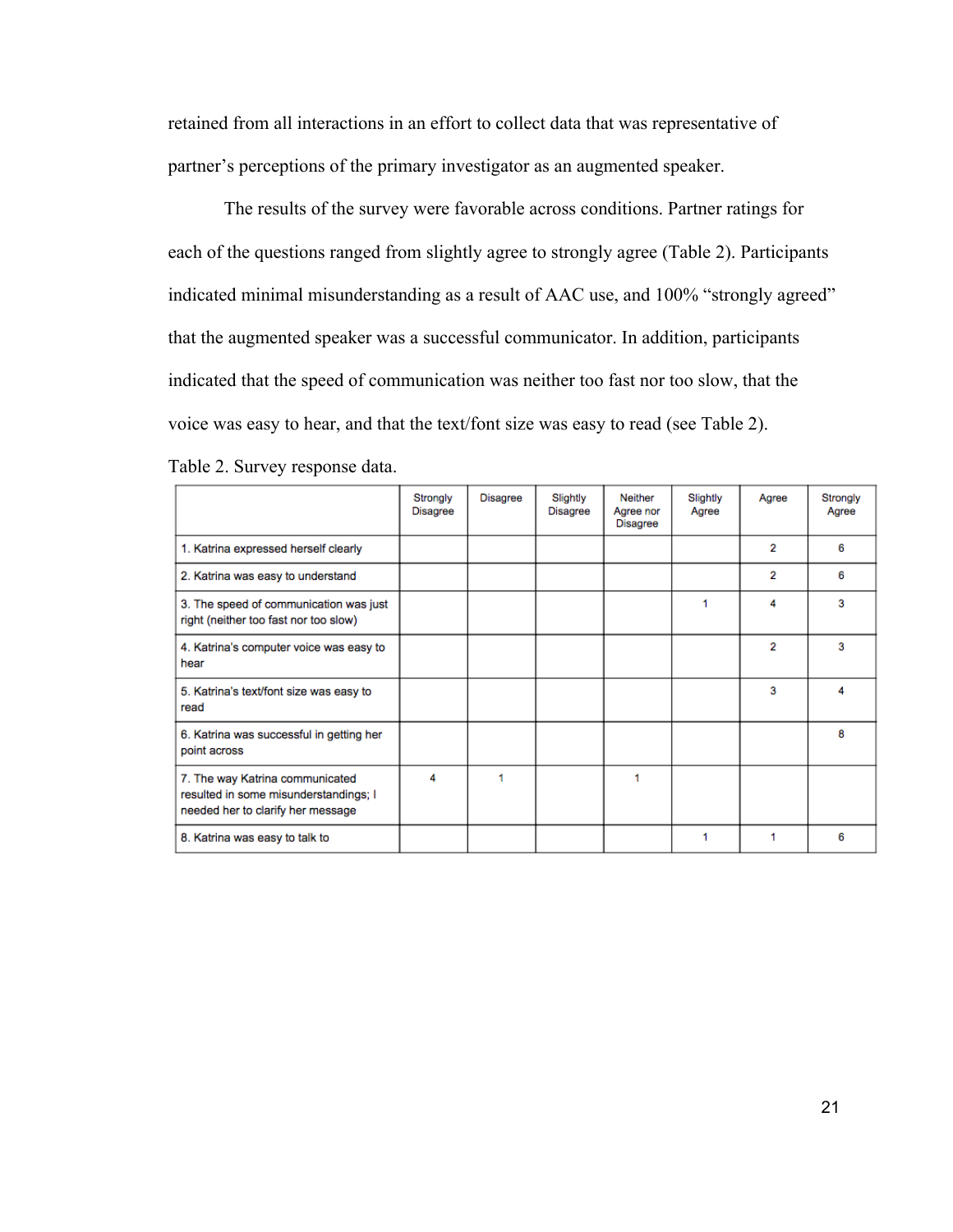#### **Summary of Results**

The speech off condition resulted in the least amount of interaction time and included the fewest augmented speaker contributions. The male and female conditions involved the most augmented speaker contributions and longest interactions. The female voice interaction took 45 seconds longer than the speech-off condition, and nearly 30 seconds longer than the male condition. Interaction times and augmented speaker contributions were the only observed differences across conditions. No repetitions or repairs occurred in any of the interactions. Communication partners appeared to read off the iPad screen regardless of speech conditions. All participants indicated they had positive experiences with and perceptions of the primary participant as an augmented speaker.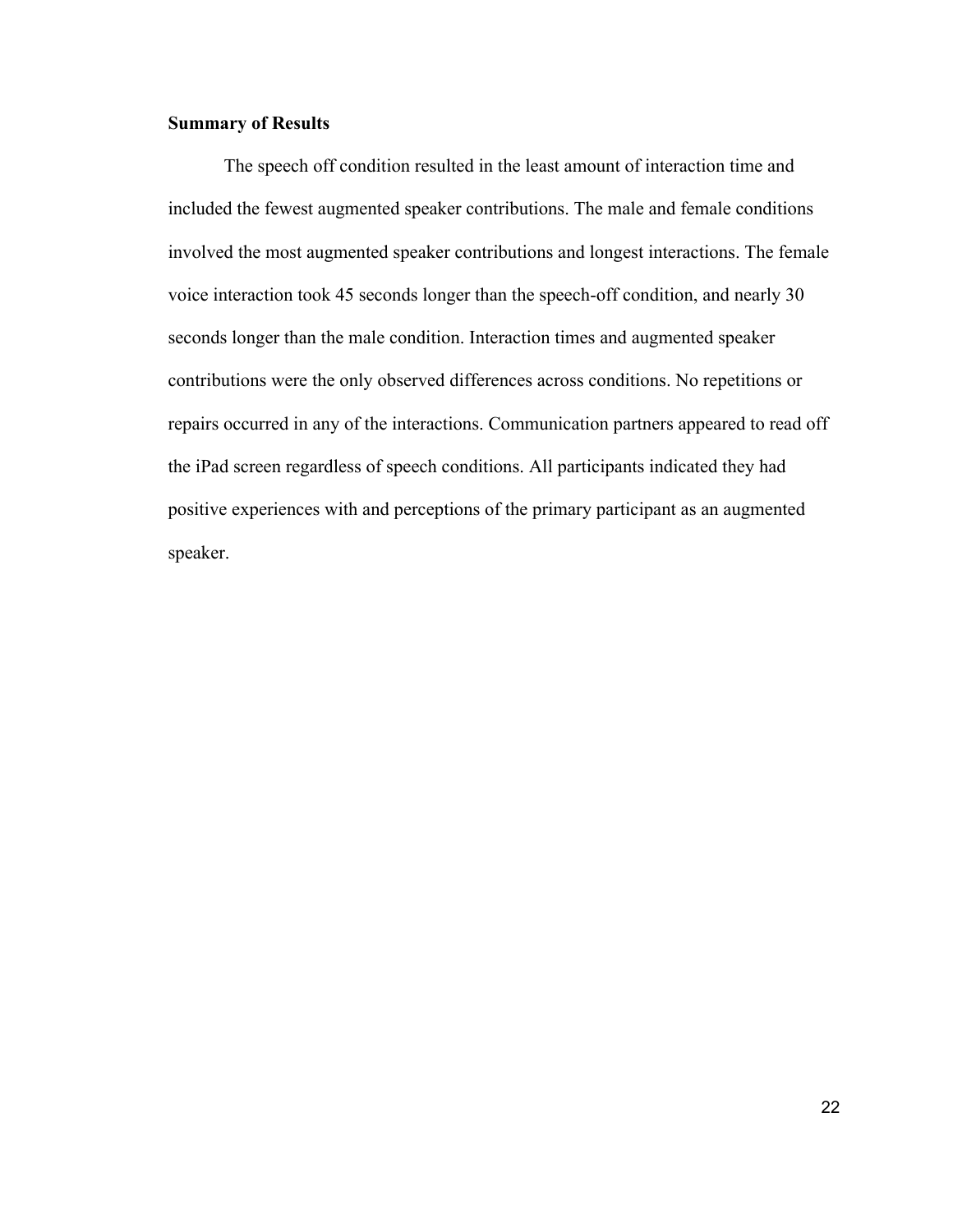#### **Discussion**

Augmentative and alternative communication (AAC) is designed and implemented with the goal of supporting individuals with communication impairments to communicate effectively and efficiently. The relatively consistent interaction times and number of augmented speaker contributions indicates an effective communicative exchange between the primary participant and communication partners across all conditions. The absence of repetitions and repairs further strengthens that AAC was a successful method of communication for the study's interaction setting. In addition to the objective results, favorable survey results confirm that the AAC methods used in the structured interaction context of asking for library assistance were successful.

The speech-off function in the current study was arguably the most efficient because of its short interaction duration and low contribution count. These findings suggest that there may be communicative situations in which AAC use would be more effective with a text-only function. This may be especially true during information seeking interactions where the communication partner can read the sought after material from the AAC device screen. Other examples of informational exchanges may include restaurant settings, business transactions or medical related discussions, where the focus is on the efficient exchange of information rather than the personality of the AAC user. Additional study is warranted to determine if voice customizability may be less important or even exchanged for a text-only communication method in these types of information based interactions.

Communication rate differences were not identified by the communication partner, as indicated by the survey results. The lack of variation in augmented speaker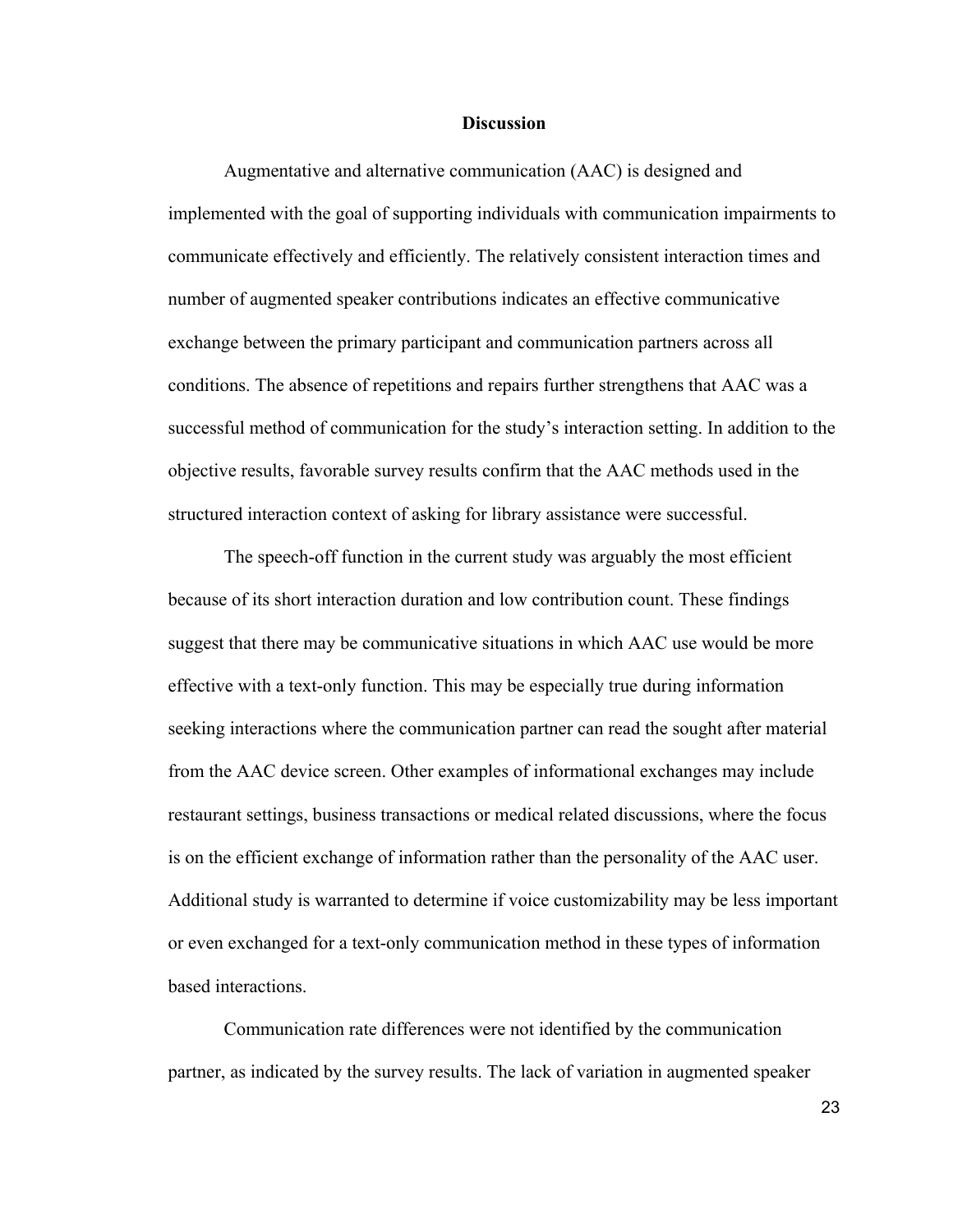contributions across conditions further suggests that rate differences were not noteworthy. The strategy of beginning the interaction using two pre-stored messages may have contributed to this rate finding. In addition, the lack of communication rate complaints reflected in the survey may be because the augmented speaker contributions were so contextualized. Information seeking interactions have more structure than interactions for sociability purposes because the quest for information makes it easier to determine the end of the conversation (Bedrosian et al., 1992; Bedrosian et al., 2003; Beukelman & Mirenda, 2013). During the structured interactions the communication partner was aware that the augmented speaker was searching for a specific book, and that the conversation would likely end after a solution was offered. Because there was an end goal to the interaction, the communication partner knew to expect a message until they answered the requests of the AAC user.

Contextualized information also increases comprehension of synthesized speech (Drager & Reichle, 2001b). As the context of the interaction increased, the communication partner was prepared for later contributions from the augmented speaker. The narrow context of the current study may explain the consistent survey results describing the intelligibility of the synthesized voice, along with the lack of requests for repetitions. The communication partners were more able to guess at words they may have had trouble understanding if they did not have surrounding context. These results replicate previous findings that context enhances intelligibility and comprehension.

There were no results that directly suggested different intelligibility levels between gendered voices, despite previous research that suggested female speech might be slightly less intelligible than male speech (Dietz, et al., 2013; Portnuff, 2006). Slightly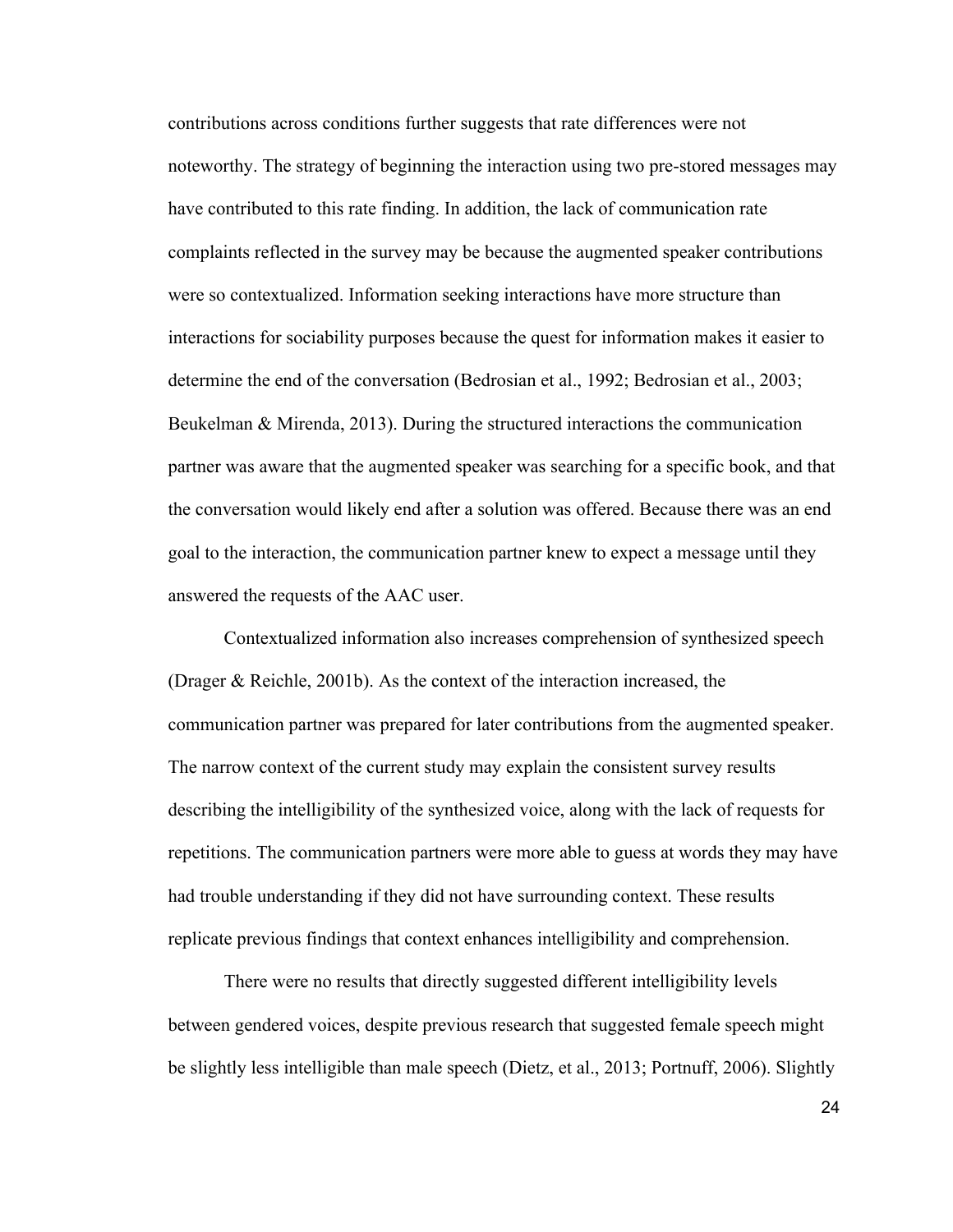longer interaction times and an increase in augmented speaker contributions observed in the female voice condition may have indicated decreased intelligibility, but are not significant enough to definitively attribute these differences to intelligibility problems. The lack of intelligibility issues may be because all communication partners in the study were determined to have functional hearing for conversational speech. In addition to adequate hearing and highly contextualized information, the fact that communication partners read off the iPad screen contributed to their understanding of the message. The longer interaction time for female voice may be because one female condition was tested in the Orono Public Library, and the desk clerk left the interaction to physically look for the book, spending more time than if they had used a computerized system.

Finally, the current study also involved a high-quality voice that enhanced intelligibility. If the structured interactions were completed with a lower quality voice there may have been more difficulties with intelligibility. Synthesized voice has improved dramatically in comparison to earlier technology. More recent synthesized voices have increased intelligibility and sound less robotic than older models (Higginbotham, 2010). Although intelligibility has increased, continued efforts to improve vocal quality to portray emotional content and personal identity are needed.

Identity with the synthesized voice did not appear to be an issue during this study. Interestingly, the communication partners did not indicate problems with the female primary participant communicated using a male synthesized voice. The lack of congruence between the AAC user and synthesized voice limits the communication partner's ability to recognize the device as an extension of the augmented speaker (Jreige, Patel, & Bunnell, 2009). The shortage of response to this mismatch during the current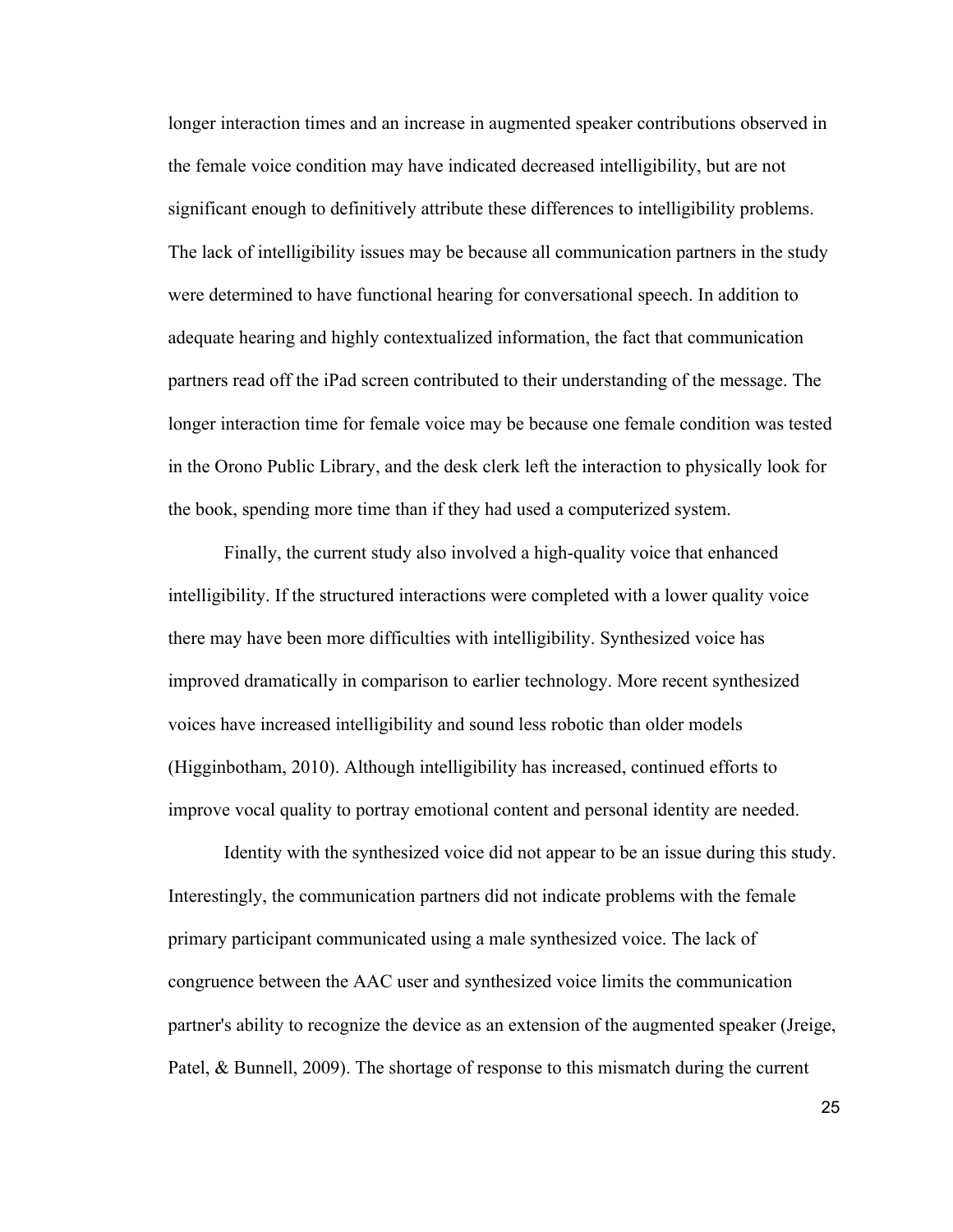study suggests that concerns about the synthesized voice matching the user's identity may be restricted to friends, family and the AAC user themselves (Higginbotham, 2010; Robillard, 1996; Robillard, 2003). This may be because the communication partner in this study was primarily concerned with responding to a request for information, rather than trying to connect with the augmented speaker as an individual. Concerns about the individuality of the synthesized voice may have been more prevalent in exchanges other than information seeking interactions. Additional research, in which partners experience both voice output conditions and are asked directly about preferences, is warranted.

#### **Limitations and Future Directions**

Findings from this study cannot be generalized to a larger population due to a small sample size. In addition, these observations were based on visual inspection of the data. More data is necessary to generalize these results. A longer interaction would allow for a more thorough investigation of the components of augmented speaker interactions. Future studies should address augmented interaction in a variety of contexts; some of which may be designed to last for more communicative exchanges, be implemented in different environments, and/or use actual augmented speakers to build a more complete picture of the different effects between each voice. In addition future studies could build a more complete picture of the interaction by collecting data from both the augmented speaker and the communication partner.

Unfortunately, each environment was not represented equally. Originally, the conditions were to be tested in each location a total of two times, but due to the Orono Public Library having a small number of desk clerks on staff a decision was made to test the condition in the University location several times rather than completing the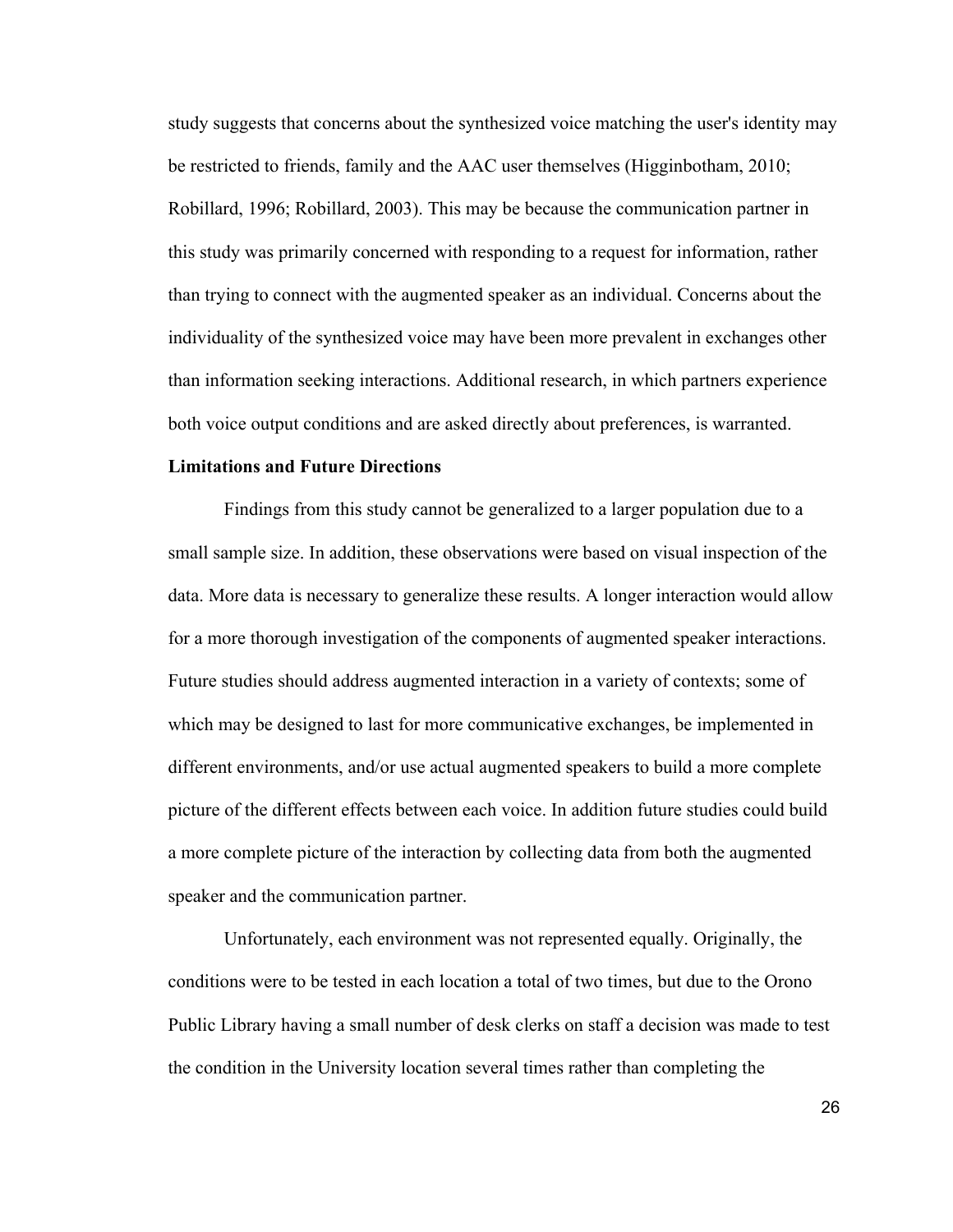interaction with the same staff member twice at the Orono Public Library. A tradeoff in testing in several different locations is that each location adheres to its own practices of searching for information and answering questions, which may affect the interaction time of each condition.

High competence ratings in this study may be influenced by the primary investigator "breaking character" at the end of the interaction to debrief the desk clerk. By using mouth speech rather than continuing the interaction using augmentative communication, the primary investigator may have influenced perceptions of her that may have been different if she continued using AAC. Future investigations should consider recruiting a third party ally who can provide the debriefing and distribute the survey. Having a third party ally disperse and analyze the participant survey would also eliminate any elements of bias caused by having the primary participant soliciting comments on her performance and also interpreting the results.

Additionally, the fact that the primary participant was not an authentic augmented speaker may have affected from the communication partner perceptions. There were dramatic differences in regards to attitudes about the augmented speaker when contrasted with Bedrosian's study. Participants in Bedrosian's (1992) study commented that they were impressed that the AAC user was able to communicate at all, given their physical limitations. Perhaps the participant's impressions during the current study would have been different if the primary participant appeared "disabled" or if the AAC device were attached to a wheelchair or an object that holds a stereotype of disability.

Although this study suggested that identity with the synthesized voice was not a priority in this particular setting, it doesn't mean that representative voices are not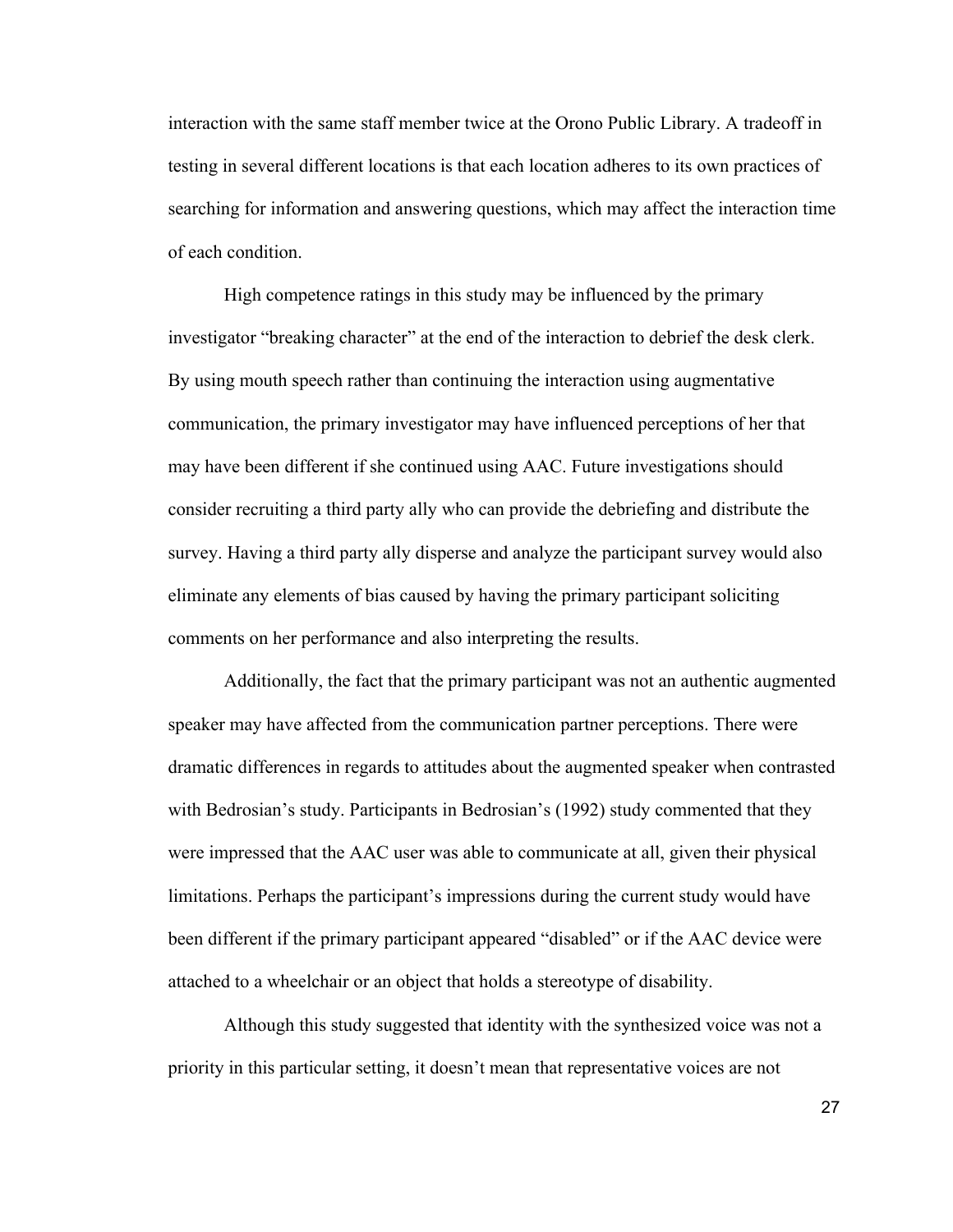important. The current study did not reveal any stark differences between male and female synthesized voice. Future research is warranted to determine if these findings would apply to other brands of synthesized voices, and to repair differences if they were to arise. Without differences between male and female voice, augmented speakers would be free to select a voice that best represents their personality and individuality.

#### **Conclusion**

In this study, interaction time and augmented speaker contributions were the only differences observed between conditions. The secondary participants rated all interactions favorably. No participants expressed concern or took notice of when the primary participant used a mismatched voice gender. Future research should explore if different interaction settings warrant different levels of identity with the synthesized voice. For example, an interaction more focused on personal characteristics of the individual, such as conversations with friends.

Short interaction times and reduced augmented speaker contributions observed in the speech-off condition suggest text-based interaction may be the most efficient for information seeking tasks. More research regarding the differences between gendered voices, in addition to possible benefits of communicating with a speech-off function is warranted. Augmented speakers have expressed that they feel a lack of identity with their synthesized voice, especially when several people in the same classroom use the same voice (Jreige, Patel, & Bunnell, 2009; Mills, Bunnell, & Patel, 2014; Portnuff, 2006). The inability to have unique vocal qualities to represent an individual's personality limits the adoption of the AAC device as an extension of the individual and creates a divide between AAC users and mouth speakers. More research on gendered speech and qualities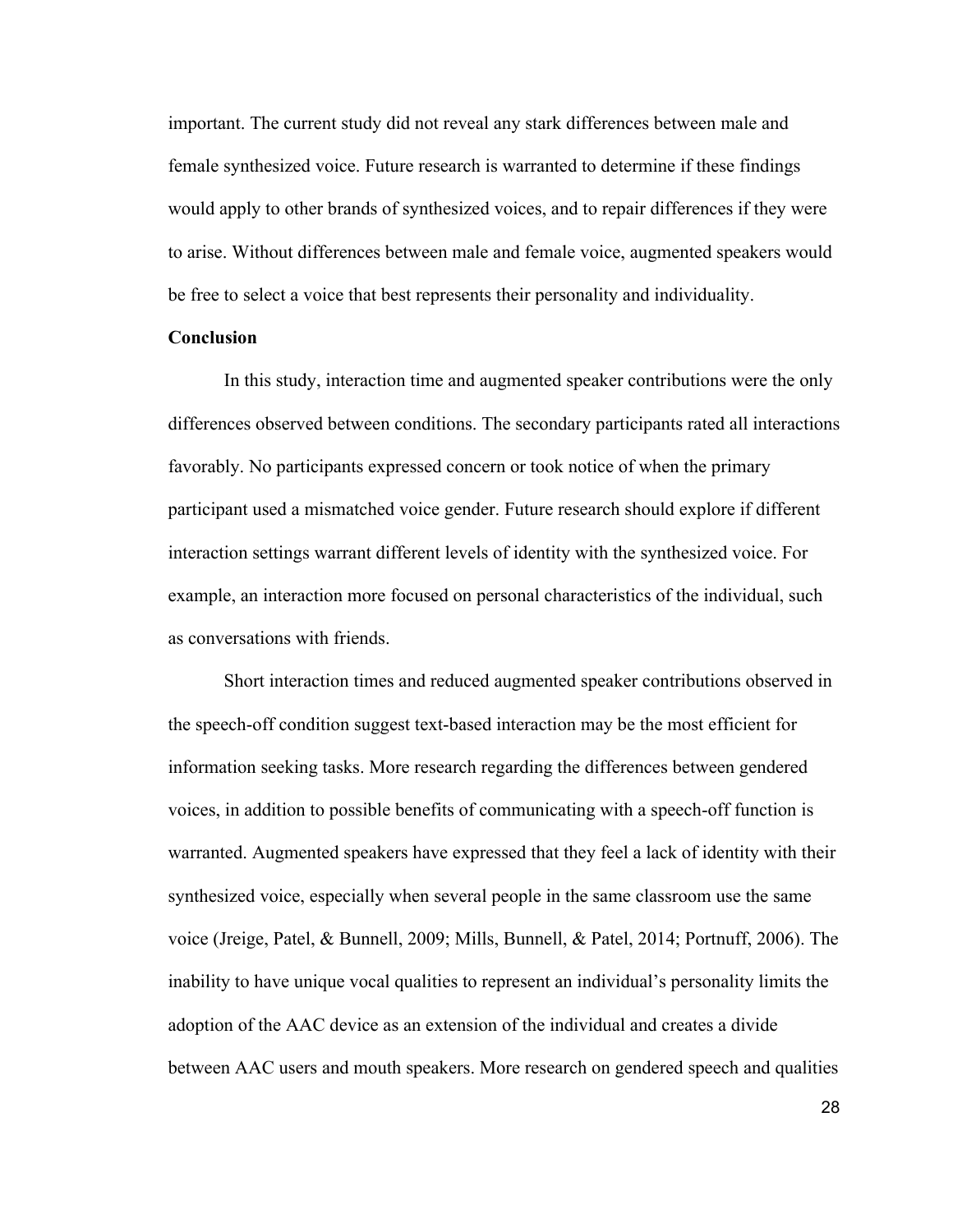of synthesized speech in general could provide augmented speakers with a personalized way to express themselves.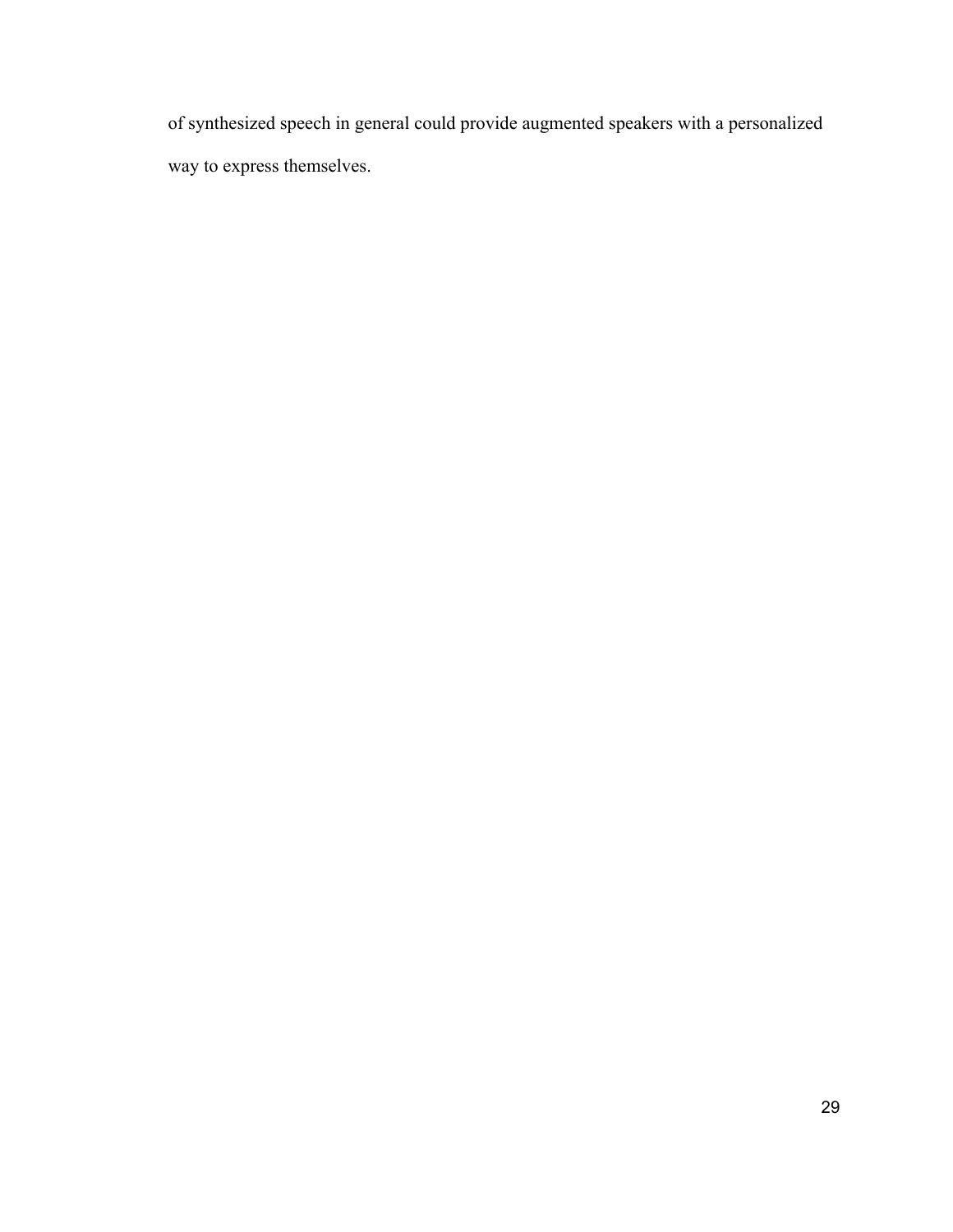## **References**

Allen, I. E., & Seaman, C. A. (2007). Likert scales and data analyses. *Quality progress*, *40*(7), 64.

American Speech-Language-Hearing Association. (2005). *Roles and responsibilities of speech-language pathologists with respect to augmentative and alternative communication: position statement* [Position Statement]. Available from www.asha.org/policy.

Bedrosian, J. L., Hoag, L. A., Calculator, S. N., & Molineux, B. (1992). Variables Influencing Perceptions of the Communicative Competence of an Adult Augmentative and Alternative Communication System User. *Journal of Speech Language and Hearing Research, 35*(5), 1105-1113.

Bedrosian, J. L., Hoag, L. A., & McCoy, K. F. (2003). Relevance and Speed of Message Delivery Trade-Offs in Augmentative and Alternative Communication. *Journal of Speech, Language, and Hearing Research, 46*(4), 800-817.

Beukelman, D. R., & Mirenda, P. (2013). *Augmentative & Alternative Communication: Supporting children & adults with complex communication needs* (4th ed.). Baltimore: Paul H. Brookes Pub.

Brennan, S. E. (1998). The grounding problem in conversations with and through computers. *Social and cognitive approaches to interpersonal communication*, 201-225.

Clark, H. H. (2002). Speaking in time. *Speech communication*, *36*(1), 5-13.

Clark, H. H., & Brennan, S. E. (1991). Grounding in communication. *Perspectives on socially shared cognition*, *13*(1991), 127-149.

Croasmun, J. T., & Ostrom, L. (2011). Using Likert-type scales in the social sciences. *Journal of Adult Education*, *40*(1), 19.

Dietz, A., Thiessen, A., Griffith, J., Peterson, A., Sawyer, E., & McKelvey, M. (2013). The renegotiation of social roles in chronic aphasia: Finding a voice through AAC. *Aphasiology*, *27*(3), 309-325.

Drager, K., & Reichle, J. (2001a). Effects of age and divided attention on listeners' comprehension of synthesized speech. *Augmentative and Alternative Communication*,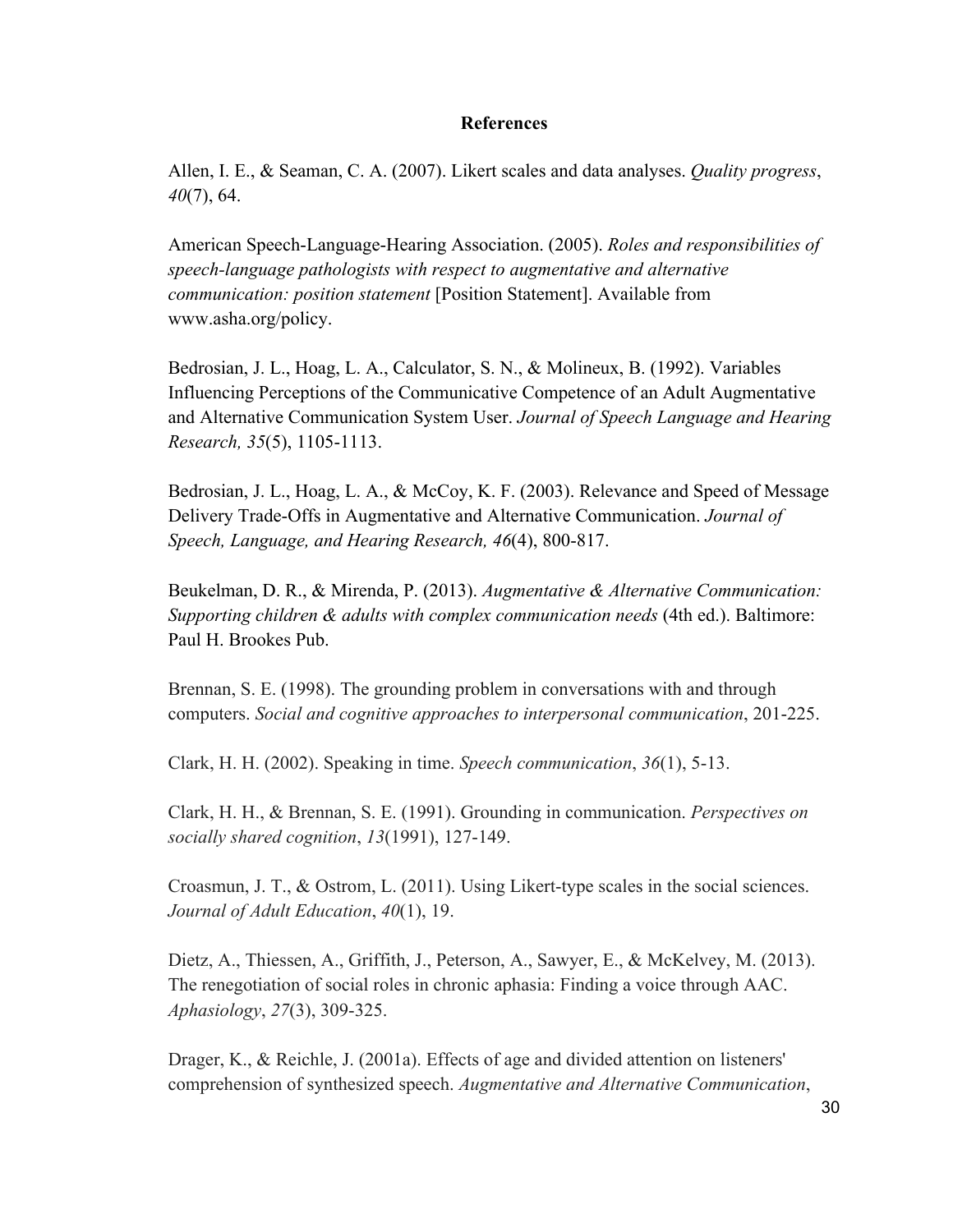*17*(2), 109-119.

Drager, K. D., & Reichle, J. E. (2001b). Effects of Discourse Context on the Intelligibility of Synthesized Speech for Young Adult and Older Adult Listeners Applications for AAC. *Journal of Speech, Language, and Hearing Research*, *44*(5), 1052-1057.

Duffy, S. A., & Pisoni, D. B. (1992). Comprehension of synthetic speech produced by rule: A review and theoretical interpretation. *Language and Speech*, *35*(4), 351-389.

Garland, R. (1991). The mid-point on a rating scale: Is it desirable. *Marketing bulletin*, *2*(1), 66-70.

Gold, G. (2000). Meaning of a Disability: The Lived Experience of Paralysis by Albert B. Robillard. *Body & Society, 6*(2), 103-108.

Higginbotham, D. J., Shane, H., Russell, S., & Caves, K. (2007). Access to AAC: Present, past, and future. *Augmentative and Alternative Communication, 23*(3), 243-257.

Higginbotham, D. J. (2010). Humanizing Vox Artificialis: The Role of Speech Synthesis in. Computer Synthesized Speech Technologies: Tools for Aiding Impairment: Tools for Aiding Impairment, 50-66.

Joshi, A., Kale, S., Chandel, S., & Pal, D. K. (2015). Likert scale: explored and explained. *British Journal of Applied Science & Technology*, *7*(4), 396.

Jreige, C., Patel, R., & Bunnell, H. T. (2009). VocaliD: Personalizing text-to-speech synthesis for individuals with severe speech impairment. In *Proceedings of the 11th international ACM SIGACCESS conference on Computers and accessibility* (pp. 259- 260). ACM.

Kim, K. E. (2001). *Effect of speech rate on the comprehension and subjective judgments of synthesized narrative discourse*.

Matell, M. S., & Jacoby, J. (1971). Is there an optimal number of alternatives for Likert scale items? Study. *Educational and psychological measurement*, *31*, 657-674.

McNaughton, D., & Light, J. (2013). The iPad and mobile technology revolution: Benefits and challenges for individuals who require augmentative and alternative communication.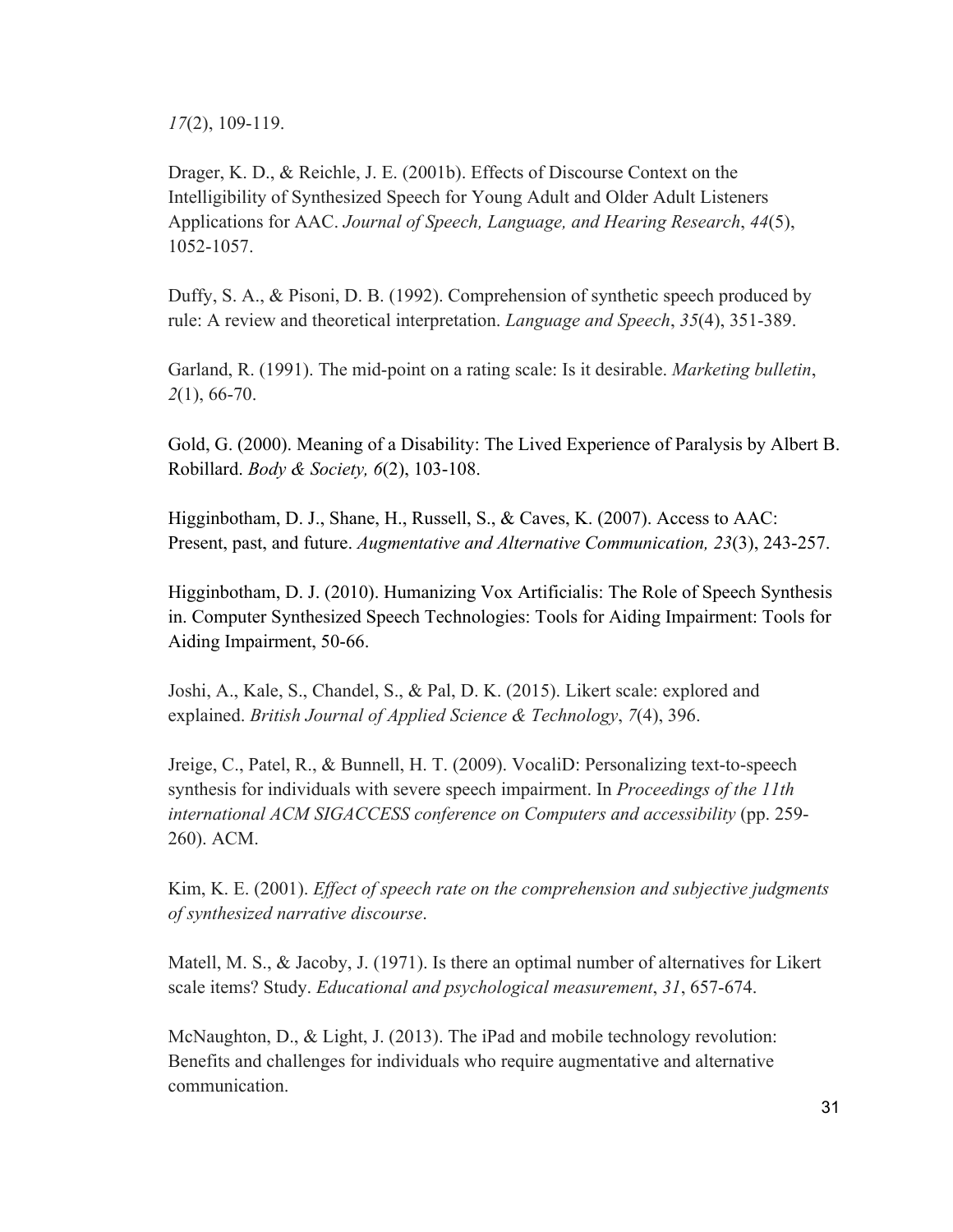Mills, T., Bunnell, H. T., & Patel, R. (2014). Towards personalized speech synthesis for augmentative and alternative communication. *Augmentative and Alternative Communication*, *30*(3), 226-236.

Portnuff, Colin. "AAC: A User's Perspective". 2006. Presentation.

Rackensperger, T., Krezman, C., Mcnaughton, D., Williams, M. B., & D'silva, K. (2005). "When I First Got It, I Wanted to Throw It Off a Cliff": The Challenges and Benefits of Learning AAC Technologies as Described by Adults who use AAC.*Augmentative and Alternative Communication, 21*(3), 165-186.

Robillard, A. B. (1996). Anger In-the-Social-Order. *Body & Society, 2*(1), 17-30.

Robillard, A. B. (1994). Communication problems in the intensive care unit.*Qualitative Sociology, 17*(4), 383-395.

Stach, B. (2008). Clinical audiology: An introduction. Nelson Education.

Schegloff, E. A., Jefferson, G., & Sacks, H. (1977). The preference for self-correction in the organization of repair in conversation. *Language*, 361-382.

Wickenden, M. (2011). Talking to teenagers: Using anthropological methods to explore identity and the lifeworlds of young people who use AAC. *Communication Disorders Quarterly*, *32*(3), 151-163.

Williams, M. B., Krezman, C., & Mcnaughton, D. (2008). "Reach for the Stars": Five Principles for the Next 25 Years of AAC. *Augmentative and Alternative Communication, 24*(3), 194-206.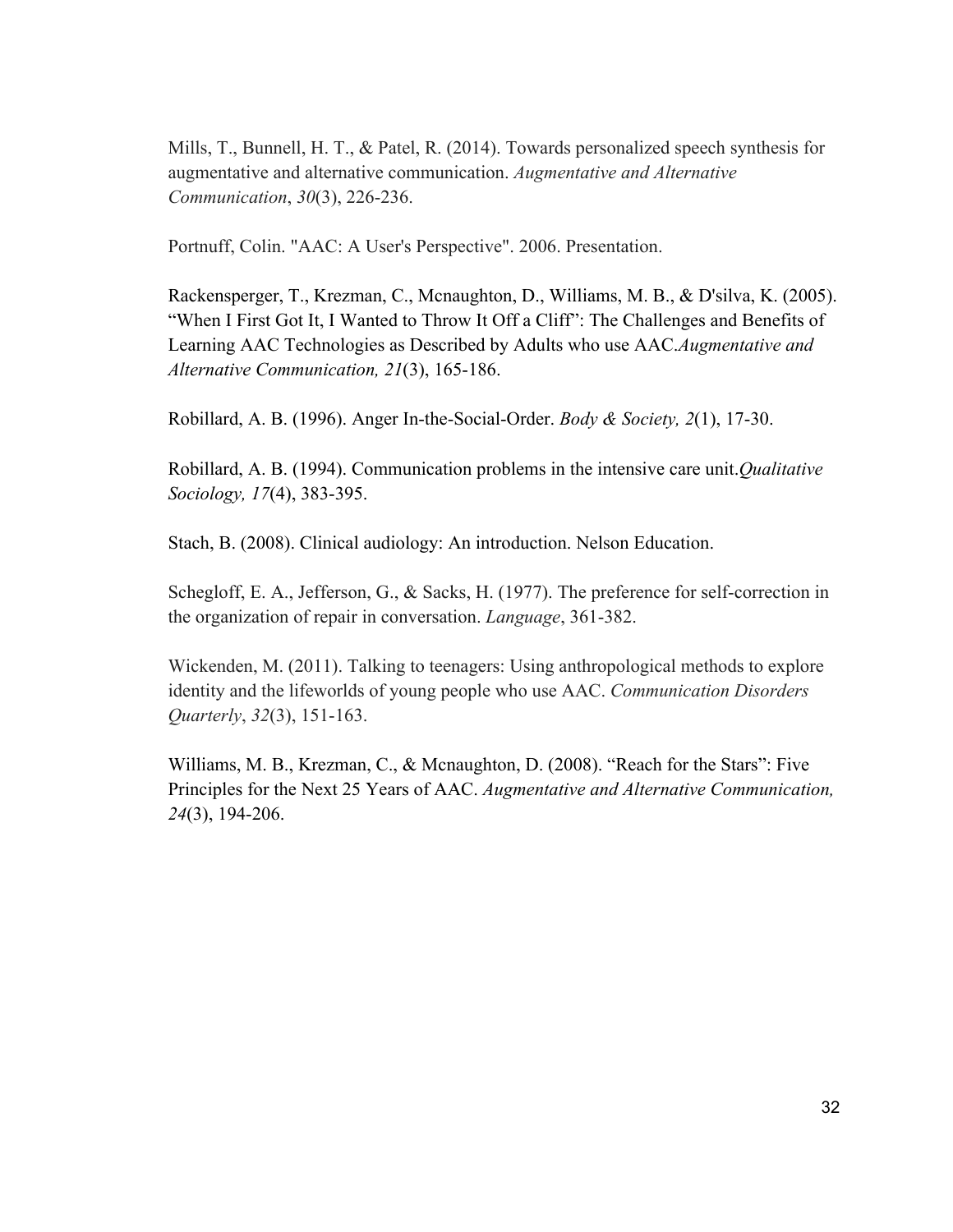## **Appendix A: Sample Script Narrative**

*Approaching employee at information kiosk in library. Using device with voice output or written text, pending condition.* 

**Katrina (participant):** Hello, my name is Katrina and I use my iPad to help get my message across. I'm doing a project for school, would you be willing to help me find some information?

**Communication Partner:** Yes (continue)/No (discontinue)

**Katrina (participant):** I'm doing a research project about autism. I'm looking for the book *Thinking in Pictures* by Temple Grandin.

**Communication Partner: (**Partner response)

**Katrina (participant):** Do you have the book here?

**Communication Partner:** (Partner response)

**Katrina (participant):** Is it possible for you to help me access the textbook through interlibrary loan system? Or should I try to purchase it?

**Communication Partner:** (Partner response)

**Katrina (participant):** Okay. Thank you. Also, I'm not very familiar with looking up peer-reviewed journal articles. Do you have suggestions for how to get started with that?

**Communication Partner:** (Partner response)

**Katrina (participant):** Okay this feels like a great start. Thank you for your help.

*Breaking participant "character" Katrina will now debrief information kiosk employee and ask him/her to complete a brief survey about the interaction they just participated in using the following script.* 

**Katrina (researcher):** Thank you for taking the time interact with me and assist me with my school project. I'm actually a UMaine student conducting a research study that looks at how this type of technology influences communication, primarily through exploring how individuals respond to somebody communicating using this kind of technology. You were really helpful in answering my questions, and mostly what I am looking at is how long our conversation was and the kinds of information I needed to repeat / clarify. Would it be okay if I used my observations for my research?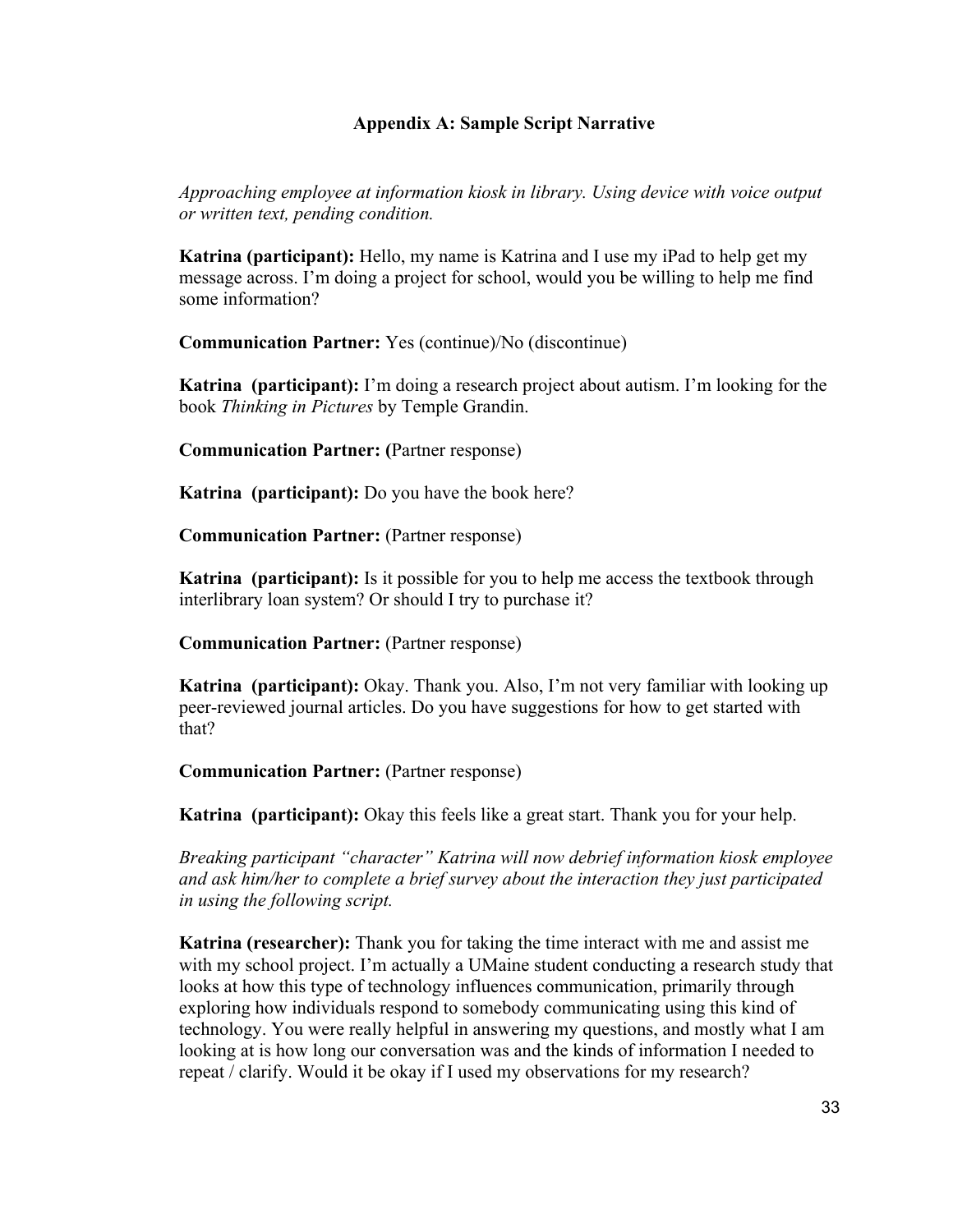**Communication partner:** Yes / No (discontinue and thank again for time)

**Katrina (researcher):** I also have a brief 8-question survey asking for your input about your experience interacting with me as a non-speaking individual using technology. The answers you provide will remain anonymous. In addition, I will be destroying the anonymous data in December 2017. Until then, the data will be stored on a secure computer and a locked drawer. Would you be willing to answer the questions?

**Communication partner:** Yes (give survey)/No (discontinue and thank again for time)

**Katrina (researcher):** Great thank you. You do not need to put your name on the survey, please only answer the questions that apply to our interaction, and when you're finished you can fold it in half and place it in this envelope for me. I won't be reviewing the surveys until I've collected all of my data; this way you can remain anonymous. If you would like to see the final results of the study you may contact my faculty advisor. Here is a card with contact for myself, my faculty advisor, and the IRB contact person if you have any questions or concerns (see Appendix C).

Give survey and thank again for time when complete.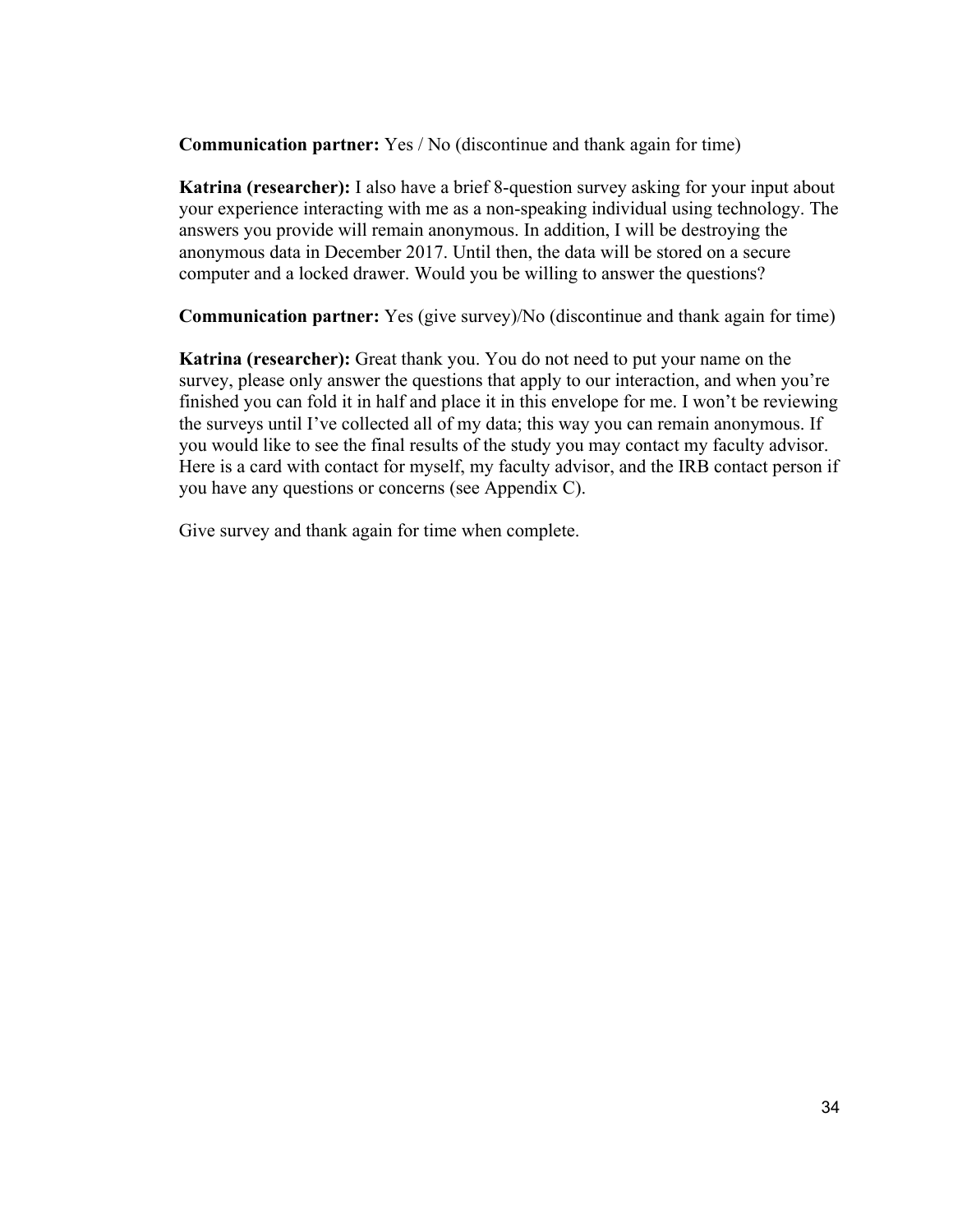# **Appendix B: Survey Questions**

Are you at least 18 years old? YES NO

|                                                                                                            | <b>Strongly</b><br><b>Disagree</b> | <b>Disagree</b> | Slightly<br><b>Disagree</b> | <b>Neither</b><br>Agree nor<br><b>Disagree</b> | Slightly<br>Agree | Agree | <b>Strongly</b><br>Agree |
|------------------------------------------------------------------------------------------------------------|------------------------------------|-----------------|-----------------------------|------------------------------------------------|-------------------|-------|--------------------------|
| Katrina expressed herself clearly                                                                          | ٠                                  | $\overline{2}$  | 3                           | 4                                              | 5                 | 6     | $\overline{7}$           |
| Katrina was easy to understand                                                                             | 1                                  | $\overline{2}$  | 3                           | 4                                              | 5                 | 6     | 7                        |
| The speed of communication was just right<br>(neither too fast nor too slow)                               | 1                                  | $\overline{2}$  | 3                           | 4                                              | 5                 | 6     | 7                        |
| Katrina's computer voice was easy to hear                                                                  |                                    | $\overline{2}$  | 3                           | 4                                              | 5                 | 6     | $\overline{7}$           |
| Katrina's text/font size was easy to read                                                                  |                                    | $\overline{2}$  | 3                           | 4                                              | 5                 | 6     | 7                        |
|                                                                                                            | <b>Strongly</b><br><b>Disagree</b> | <b>Disagree</b> | Slightly<br><b>Disagree</b> | <b>Neither</b><br>Agree nor<br><b>Disagree</b> | Slightly<br>Agree | Agree | <b>Strongly</b><br>Agree |
| Katrina was successful in getting her point<br>across                                                      | 1                                  | $\overline{2}$  | 3                           | 4                                              | 5                 | 6     | 7                        |
| The way Katrina communicated resulted in<br>some misunderstandings; I needed her to<br>clarify her message | 1                                  | $\overline{2}$  | 3                           | 4                                              | 5                 | 6     | 7                        |
| Katrina was easy to talk to                                                                                |                                    | $\overline{2}$  | 3                           | 4                                              | 5                 | 6     | $\overline{7}$           |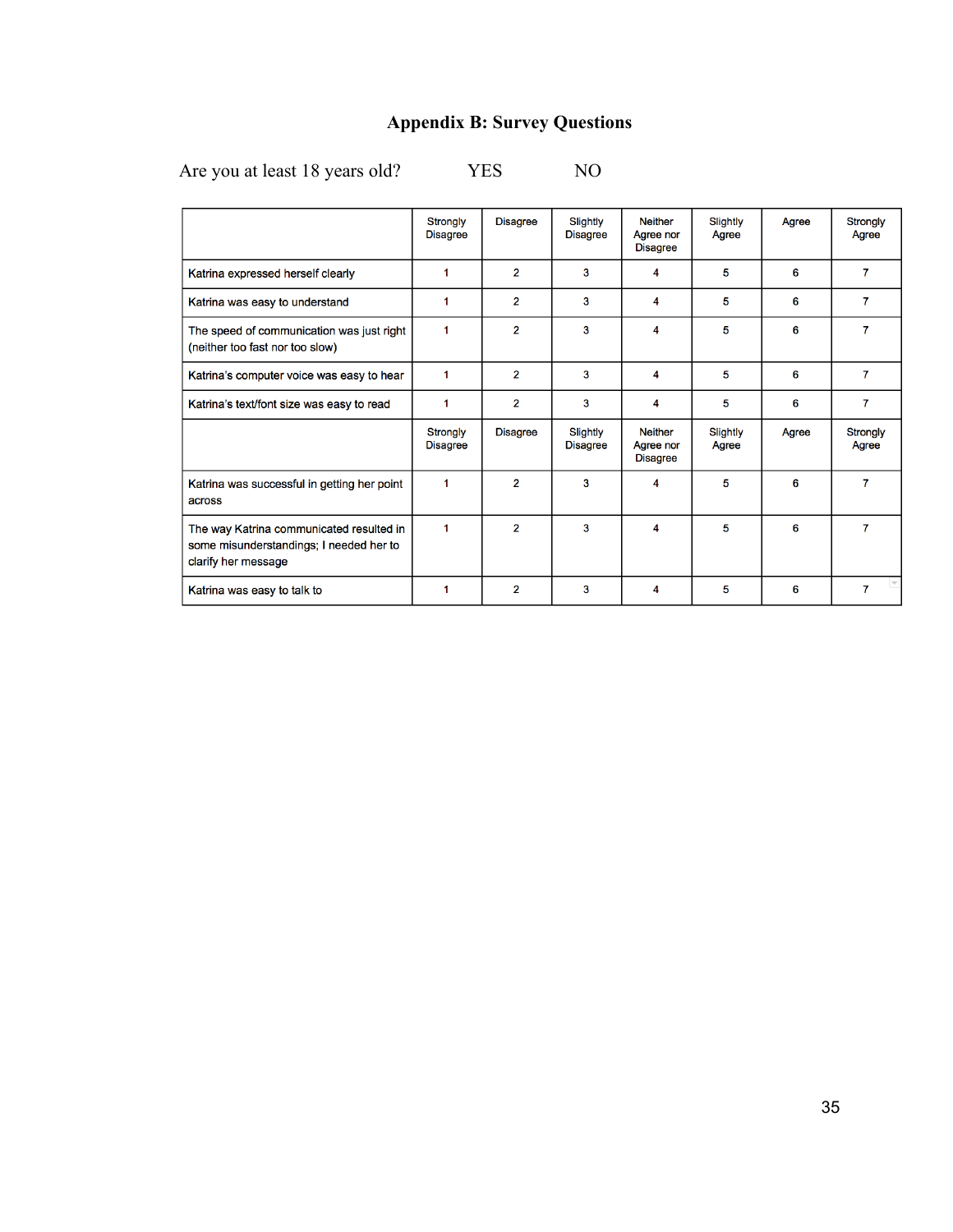## **Appendix C: Contact Information**

If you have any concerns or additional questions about participating in this study please do not hesitate to contact the following people.

Principal Investigator: Karina Lapham Email: Katrina.lapham@umit.maine.edu

Faculty Advisor:

Jennifer Seale, Ph.D., CCC-SLP Office: 343 Dunn Hall Phone: 207-581-2036 Email: jennifer.seale@maine.edu

IRB Contact Person: Gayle Jones Office: 418 Corbett Hall Phone: 207-581-1498 Email: gayle.jones@umit.maine.edu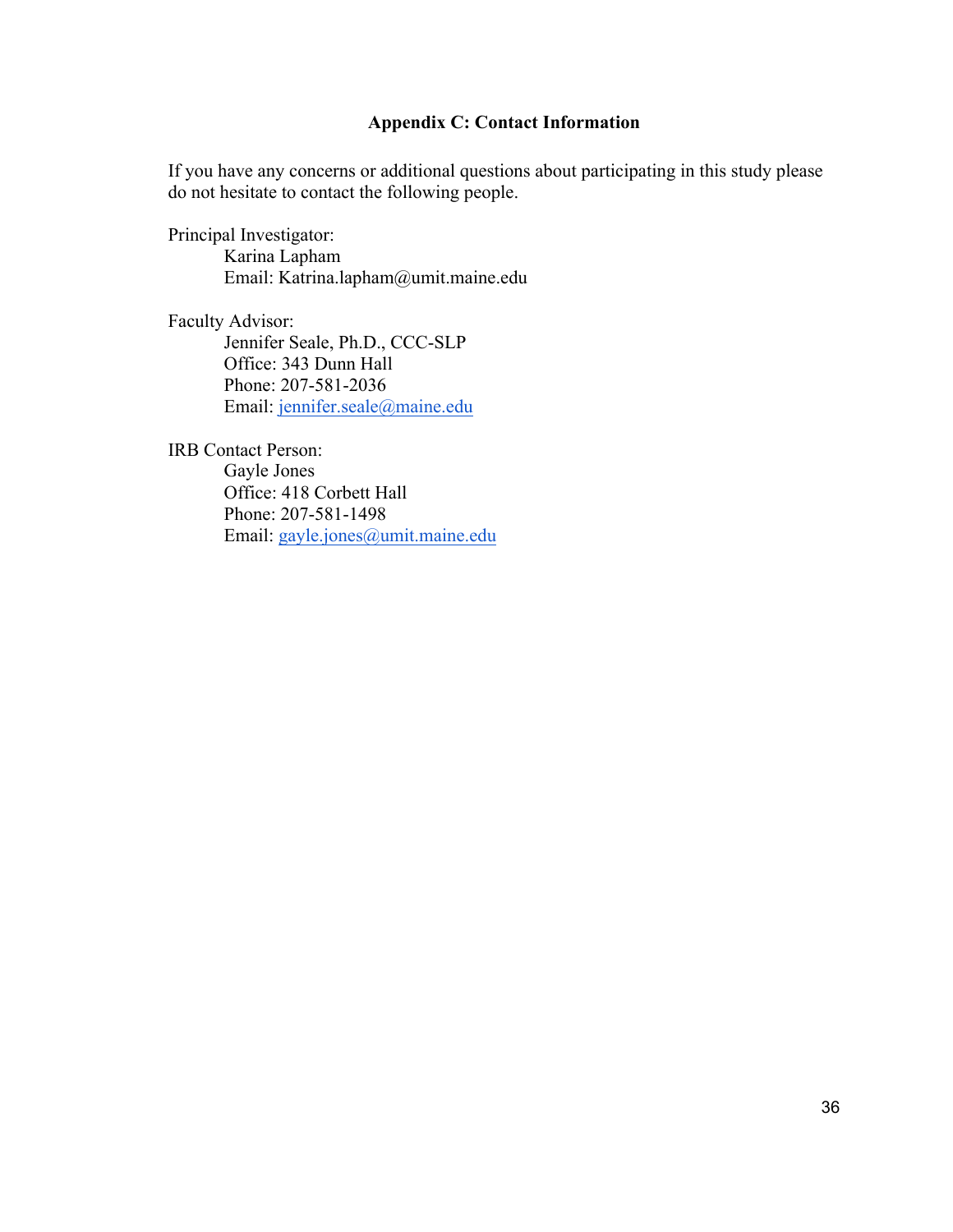## **Appendix D: IRB Approval Letter**

APPLICATION FOR APPROVAL OF RESEARCH WITH HUMAN SUBJECTS Protection of Human Subjects Review Board, 418 Corbett Hall, 581-1498

|                              | (Type inside gray areas)<br>PRINCIPAL INVESTIGATOR: Katrina Lapham<br>EMAIL: katrina.lapham@maine.edu<br><b>CO-INVESTIGATOR(S):</b><br>FACULTY SPONSOR (Required if PI is a student):<br><b>TITLE OF PROJECT:</b>                                                                                                                                                                                                                                                  |                                                                              |                                 | <b>Jennifer Seale</b>  | <b>TELEPHONE:</b><br>The Effect of Voice Gender & Spoken Messages on AAC interactions | 2073229990 |  |  |  |
|------------------------------|--------------------------------------------------------------------------------------------------------------------------------------------------------------------------------------------------------------------------------------------------------------------------------------------------------------------------------------------------------------------------------------------------------------------------------------------------------------------|------------------------------------------------------------------------------|---------------------------------|------------------------|---------------------------------------------------------------------------------------|------------|--|--|--|
|                              | <b>START DATE:</b><br><b>MAILING ADDRESS:</b><br><b>FUNDING AGENCY (if any):</b><br><b>STATUS OF PI:</b>                                                                                                                                                                                                                                                                                                                                                           | CSD<br>1 Hudson St. Apt. 421, Orono, ME 04473                                |                                 |                        |                                                                                       |            |  |  |  |
|                              | FACULTY/STAFF/GRADUATE/UNDERGRADUATE                                                                                                                                                                                                                                                                                                                                                                                                                               |                                                                              |                                 |                        | Undergraduate                                                                         |            |  |  |  |
| ı.                           | If PI is a student, is this research to be performed:                                                                                                                                                                                                                                                                                                                                                                                                              |                                                                              |                                 |                        |                                                                                       |            |  |  |  |
|                              | O.<br>□<br>other (specify)<br>□                                                                                                                                                                                                                                                                                                                                                                                                                                    | for an honors thesis/senior thesis/capstone?<br>for a doctoral dissertation? |                                 | о<br>о                 | for a master's thesis?<br>for a course project?                                       |            |  |  |  |
| 2.                           | Does this application modify a previously approved project? (No). If yes, please give assigned number (if<br>known) of previously approved project:                                                                                                                                                                                                                                                                                                                |                                                                              |                                 |                        |                                                                                       |            |  |  |  |
| 3.                           | Is an expedited review requested? YES.                                                                                                                                                                                                                                                                                                                                                                                                                             |                                                                              |                                 |                        |                                                                                       |            |  |  |  |
|                              | Submitting the application indicates the principal investigator's agreement to abide by the responsibilities outlined<br>in Section I.E. of the Policies and Procedures for the Protection of Human Subjects.                                                                                                                                                                                                                                                      |                                                                              |                                 |                        |                                                                                       |            |  |  |  |
| IRB.                         | Faculty Sponsors are responsible for oversight of research conducted by their students. The Faculty Sponsor<br>ensures that he/she has read the application and that the conduct of such research will be in accordance with the<br>University of Maine's Policies and Procedures for the Protection of Human Subjects of Research. REMINDER: if<br>the principal investigator is an undergraduate student, the Faculty Sponsor MUST submit the application to the |                                                                              |                                 |                        |                                                                                       |            |  |  |  |
|                              | Email complete application to Gayle Jones (gayle.jones@umit.maine.edu)                                                                                                                                                                                                                                                                                                                                                                                             |                                                                              |                                 |                        |                                                                                       |            |  |  |  |
|                              | FOR IRB USE ONLY Application # 2016-12-12 Date received 12/9/2016                                                                                                                                                                                                                                                                                                                                                                                                  |                                                                              |                                 |                        | Review (F/E):E                                                                        |            |  |  |  |
|                              | <b>ACTION TAKEN:</b>                                                                                                                                                                                                                                                                                                                                                                                                                                               |                                                                              |                                 |                        | <b>Expedited Category:2</b>                                                           |            |  |  |  |
| $\Box X$<br>О<br>о<br>о<br>α | <b>Judged Exempt; category2</b><br>Approved as submitted. Date of next review: by<br>Approved pending modifications. Date of next review: by<br>Modifications accepted (date):<br>Not approved (see attached statement)<br>Judged not research with human subjects                                                                                                                                                                                                 |                                                                              | <b>Modifications required?Y</b> | <b>Degree of Risk:</b> | Accepted (date) 12/15/2016<br><b>Degree of Risk:</b>                                  |            |  |  |  |

FINAL APPROVAL TO BEGIN 12/15/2016